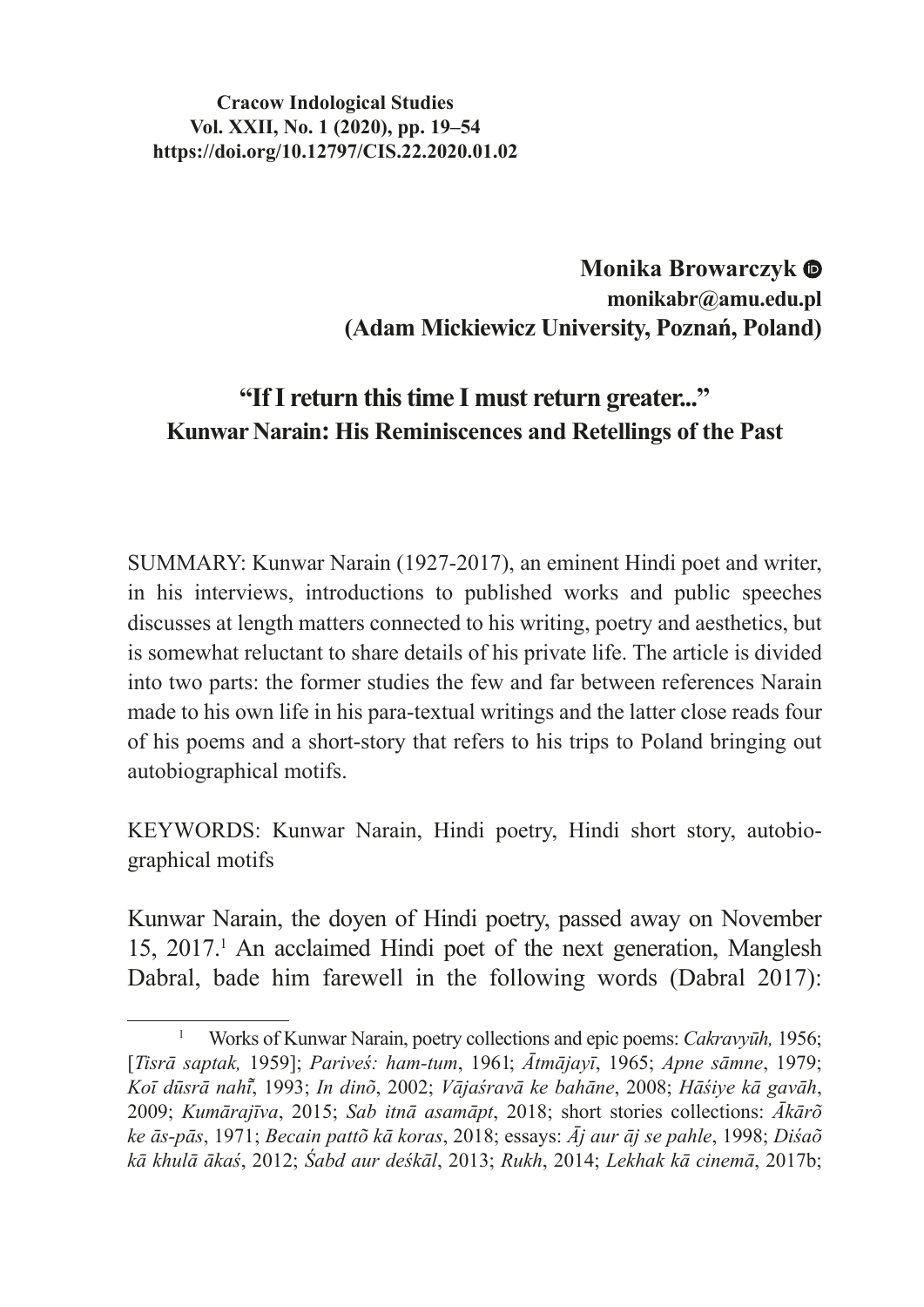There now remain very few people in the Hindi-speaking world who, in their personalities, carry the value of cultural diversity and whose language reflects truth, dignity and ethics as a beacon for our times. Kunwar Narain was one such individual and writer. His demise marks the loss of an individual of rare values, and the universe of Hindi poetry is now left without a poet whose poetry could bring its readers close to the feelings of respite and grandeur at the same time. For several years, Narain struggled with failing eyesight and an abiding ear ailment, and the last five months of his life were spent in a condition of incapacitating senselessness, fighting death. The whole universe, for him, was enveloped solely in touch, but despite that, the sincere expression of his sympathy never dulled; nor did his ability to dictate through gestures, become weak.

In his interviews, introductions to published works and public speeches, Narain at length discusses matters connected to his writing, poetry and aesthetics, but is somewhat reluctant to share details of his private life. My intention in this essay, however, is to look at elusive glimpses of his life narrative found in published texts and in this way foreground the reading of four of his poems and a short story that recall memories of his trips to Poland.

Narain had a unique connection to Poland, which he visited on several occasions. In 1955, a year before the debut volume of his poems was published, he came to Poland as a young, zealous poet on his first foreign journey right at the beginning of his literary odyssey. Later, he visited Poland on a number of occasions; for instance, in the fifth decade of his career, to be honoured for his lifetime achievement in poetry and critical writing.<sup>2</sup> He knew Polish poets—some of them

interview collections: *Mere sākṣātkār,* 1999; *Taṭ par hū par taṭasth nahi ̃ ̄, ̃*2010*;* selected translations: *Na sīmāẽ na dūriyā̃,* 2017c.

<sup>&</sup>lt;sup>2</sup> In 2005 Narain was the guest of honour at a conference commemorating the  $50<sup>th</sup>$  anniversary of teaching the Hindi language and literature at the Section of South Asian Studies of Warsaw University, on this occasion he was awarded the university medal.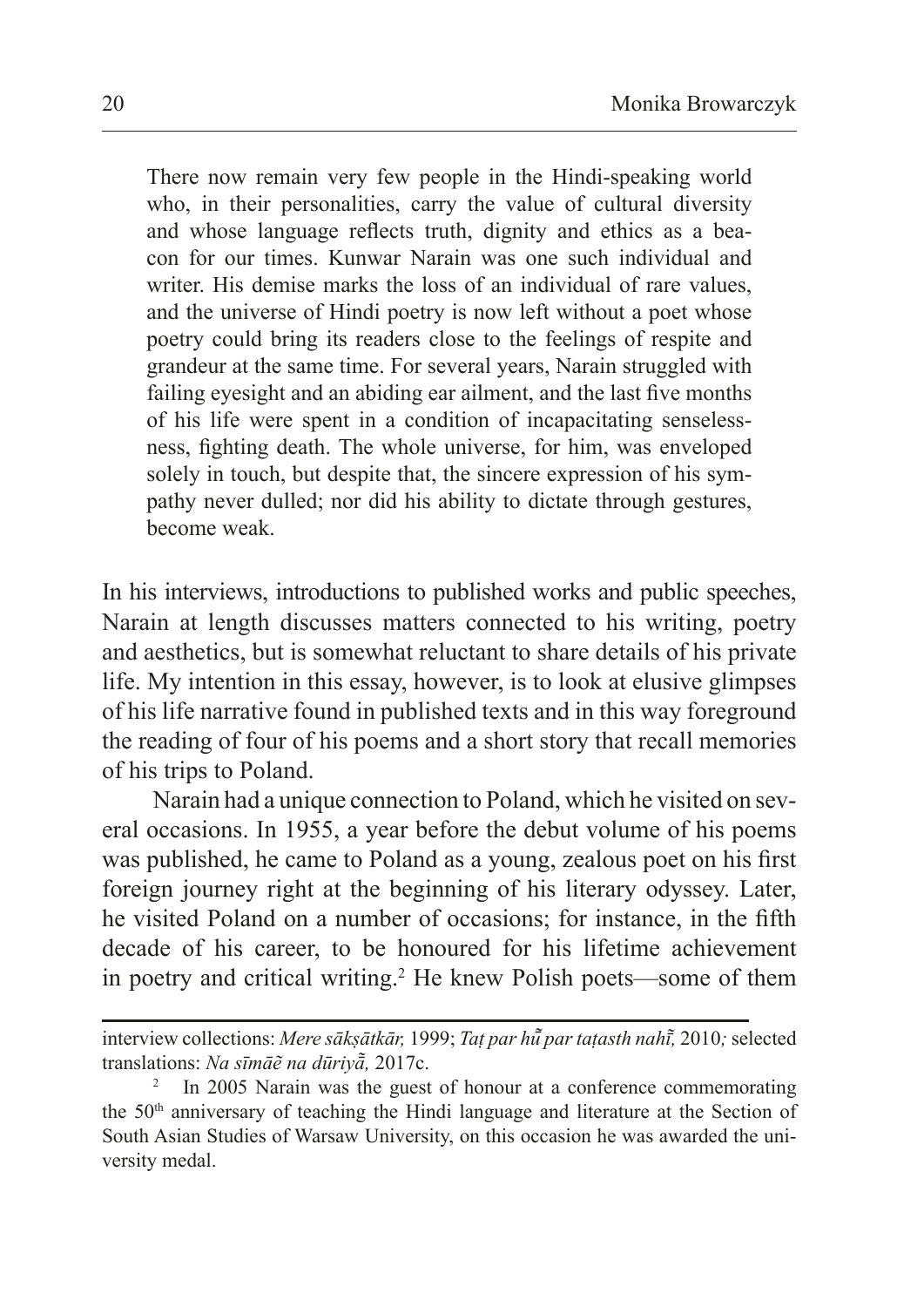personally—valued their work<sup>3</sup> and translated several of their poems into Hindi. Their verses struck a chord with his deep belief that art and philosophy in general, and poetry in particular, cultivate concern for others, a value he considered essential for protecting humanism in troubled times, be it in the past or contemporarily. In a 1999 interview he commented:

At the time when Europe, and particularly Poland, were going through the most terrible period of the Nazi occupation, it was difficult even to imagine that in this spiral of destruction such a delicate thing as poetry could survive! Therefore, if today poems of Różewicz, Miłosz, Herbert and Szymborska are here amongst us, then maybe we can argue that human creativity is stronger than human cruelty.<sup>4</sup>

By no means was Narain's interaction with Poland a one-way venture. Two collections of his poems and several stories have been translated into Polish and published in Poland so far.<sup>5</sup> More translations of his works into Polish are taking place at present. Moreover, Maria Puri has accomplished a rendition of his epic poem *Ātmajayī* into English, which is to be published soon.

For me, writing about Kunwar Narain and his literature is walking down memory lane. I first encountered him as a student while reading his poems during my classes with Professor Danuta Stasik, who later

<sup>3</sup> He admitted, though, that he liked selected poems of various poets, not all that has ever been written by any particular poet, with an exception of Kabir, perhaps, whom he greatly admired. 4 Narain 2010 [1999]: 116: *jis samay yūrop dvitīy mahāyuddh ke sabse* 

*bhayānak nāzī daur se guzar rahā thā—khāskar polaiṇḍ—us samay yah kalpnā karnā bhī muśkil lagtā thā ki us vidhvanslīlā mẽ kavitā jaisī nāzuk koī cīz bacī rah sakī hogī! phir bhī, āj agar hamāre pās rozevic, mīvoṣ, herbert, śimborskā ādi kī kavitaẽ maujūd haĩ to śāyad ādmī kī paśutā se uskī racnāśīltā kā tark zyādā baṛā hai.* All translations from Hindi if not attributed otherwise are mine. 5 Narain 2007; Narajan 2013.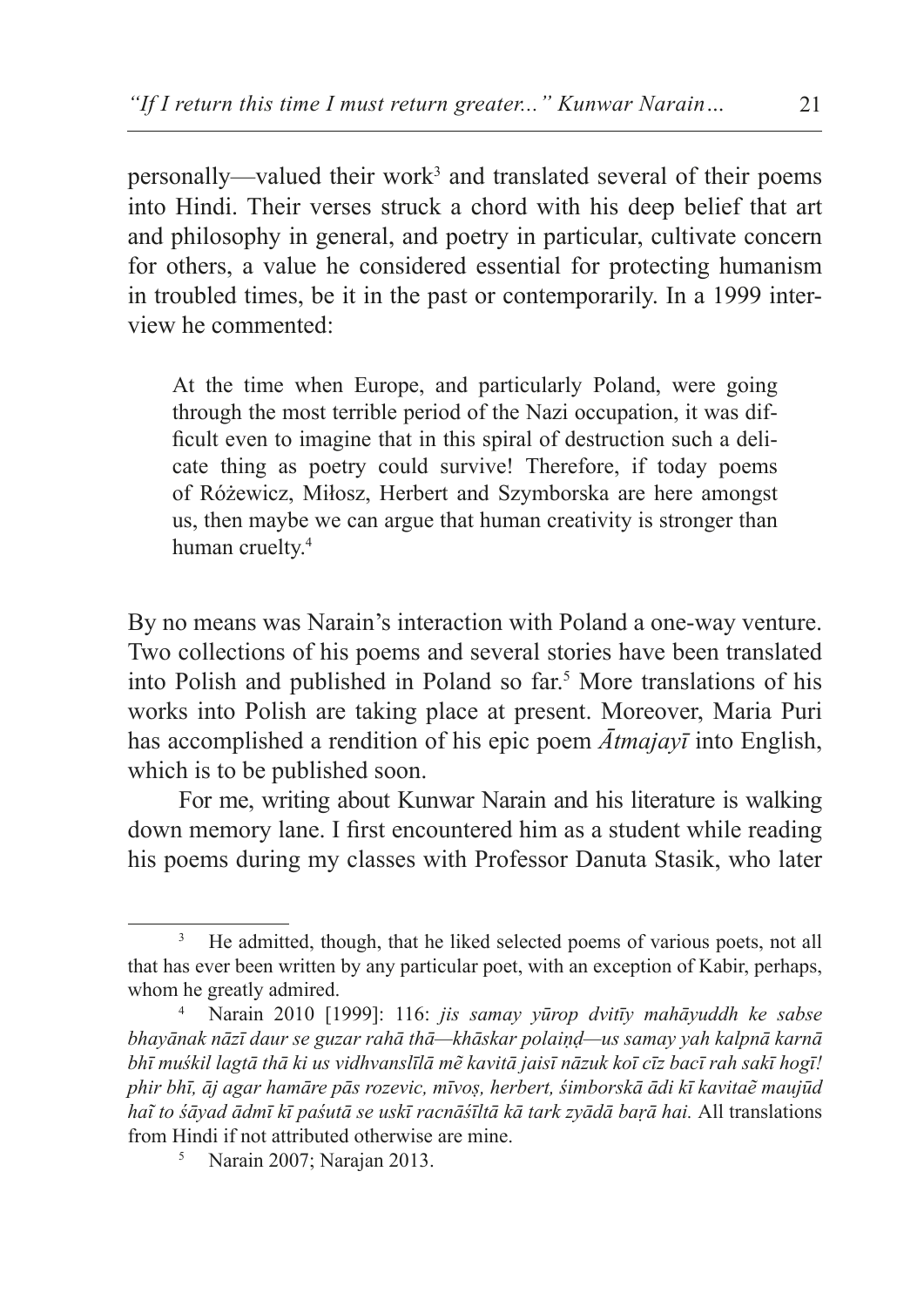translated a number of his poems into Polish—an engagement any poet would perhaps cherish the most. The lines I read then are the same lines I read now with my students. My reminiscences of our first meeting in person, at the beginning of the 2000s—during one of his visits to Warsaw—remain vivid even today. To me, a recent MA graduate, a couple of brief conversations with Kunwar Narain were like standing face to face with a living legend that had walked out of a book of the history of Hindi literature, or else, from between verses of his poems. To my surprise, it turned out he was an unassuming, kind and attentive interlocutor, at times somewhat aloof, lost in his own thoughts, charmingly uncomfortable with the intensity of attention showered upon him.

With passing of time I became acquainted with Narain's critical writings. He was an enthusiast of art in any form and an admirer of Indian classical music and dance, world cinema,<sup>6</sup> Indian and Western philosophy, mythology and religion; probably one of the best-read men of letters in India, equally familiar with Abhinavagupta and Bachtin, Aristotle and Chomsky, Sontag and Derrida. When I came across a passage on Sanyukta Panigrahi, an Odissi dancer, where Narain described her performance in his Lakhnau house,<sup>7</sup> it made me intensely relive my own captivation and elation experienced at the first ever live performance of Indian classical dance that I witnessed during Panigrahi's recital in Warsaw in the mid-1990s. In later years, I visited the Narains' house in Delhi several times and Kunwarji, his wife, Bharatiji, and their son, Apurva, always received me with warmth and generosity.

Krzysztof Kieślowski, a Polish director acclaimed worldwide, was one of the two of Narain's favourite film directors.

<sup>7</sup> Great personalities of Indian culture, for instance Ustad Amir Khan, Satyajit Rai, B. V. Karant, were, at different times, frequent visitors in the Narains' house in Lakhnau (Bharadvaj 2010: 12), where in the true spirit of the sophisticated culture of Avadh *gaṅgā-jamnā tahzīb* was thoroughly present.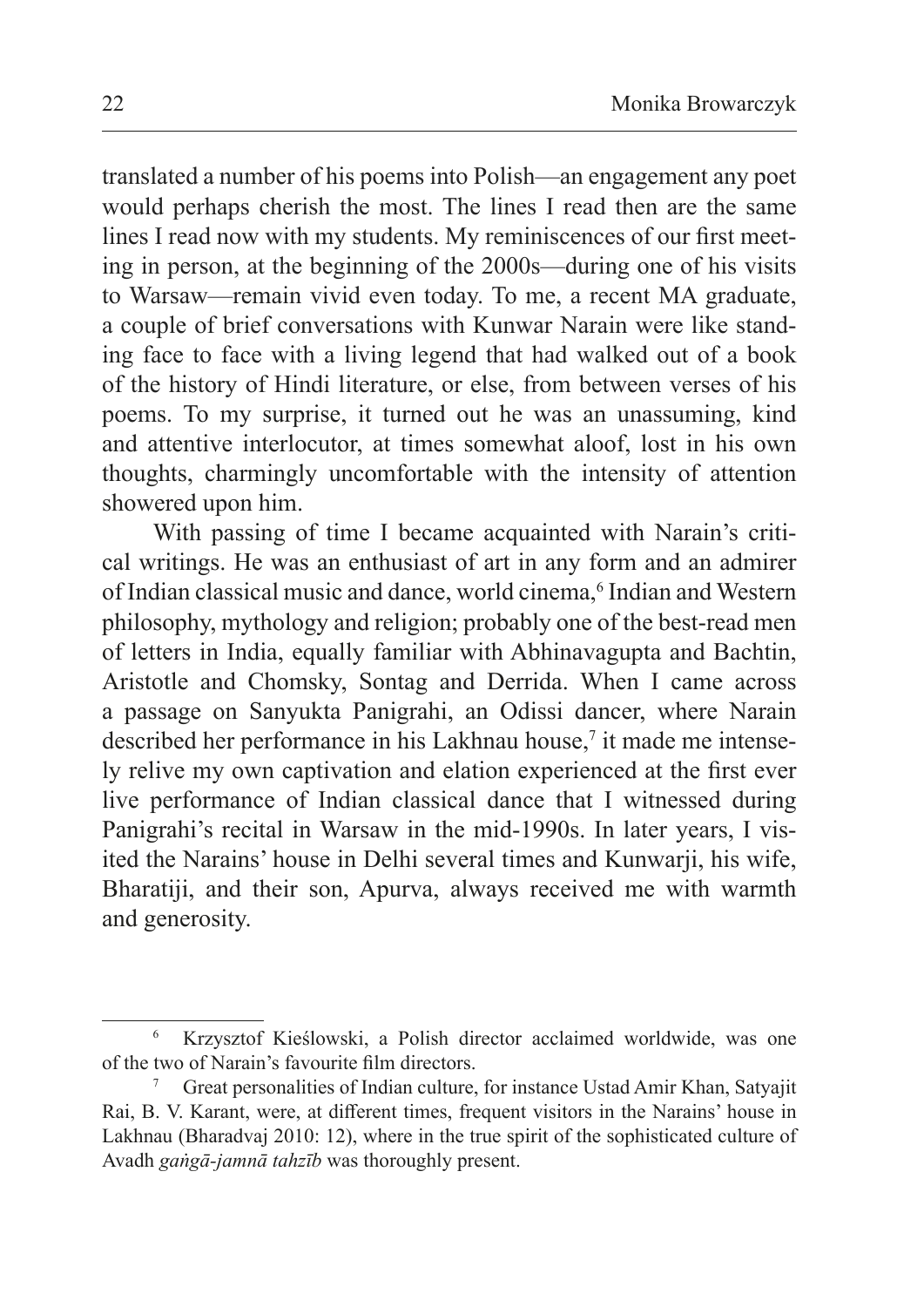With his poetic sensitivity and mastery of language, Narain won acclaim for his versatile translations of poetry.<sup>8</sup> I feel fortunate that Maria Puri and I shared some valuable moments of intense discussions with Kunwar Narain while working on the poetic revision of Adam Zagajewski's poems which we translated. Though his health was already fragile, he agreed graciously to go through our translations, for which we are both grateful. And when the book was published in 2014, we witnessed the meeting of the two poets in Delhi, both unique in their poetic universes but sharing similar sensitivity that they both believed essential in redeeming 'the mutilated world'.<sup>9</sup>

Narain never penned any autobiographical piece of writing *per se* and in a 1977 interview, with a subtle touch of humour, he spelled out his feelings about the genre and his opinion on the presence of the autobiographical in creative writing in general, and in his works in particular:

Creative writing, if not completely autobiographical in itself, can be called a process of self-examination. That is why, perhaps, creative writers of excellence have never been autobiographers of equally superior standing—but they remain interesting subjects of biographies. (…) Anyhow, right now I do not think that writing autobiography is capable of giving me as much satisfaction as I get from creative writing. Some experiences of the past and their memories have entered into my writing, and can be discerned, at times easily and at other times less easily.<sup>10</sup>

<sup>8</sup> A recently published collection of Narain's selected translations of world poetry proves his versatility as a translator (Narain 2017c), it includes Homer, Walt Whitman, Constantine Cavafy, Rainer Maria Rilke, Bertold Brecht, Jorge Luis Borges, Pablo Neruda, Derek Walcott, Ted Hughes and others. It contains poems by three Polish poets: Anna Świrszczyńska, Tadeusz Różewicz and Zbigniew Herbert.

<sup>9</sup> I am paraphrasing here a poem by Adam Zagajewski, *Try to Praise the Mutilated World*, which shoot into fame after it was published in *The New Yorker* on <sup>17</sup> September, 2001, after the terrorist attacks in New York. 10 Narain 2010 [1977]: 34: *racnātmak sāhitya likhnā apne āp mẽ agar pūrī* 

*tarah ātmakathātmak nahī, to ̃ ātmanivednātmak prakriyā to kahā jā saktā hai. isīlie śāyad bahut utkr̥ṣṭ koṭi ke racnātmak sāhityākar utnī hī utkr̥ṣṭ koṭi ke ātmakathā lekhak bhī nahĩ ̄ rahe haĩ—ve acche jīvan carit viṣay rahe haĩ. (…) baharhāl, maĩ abhī to aisā*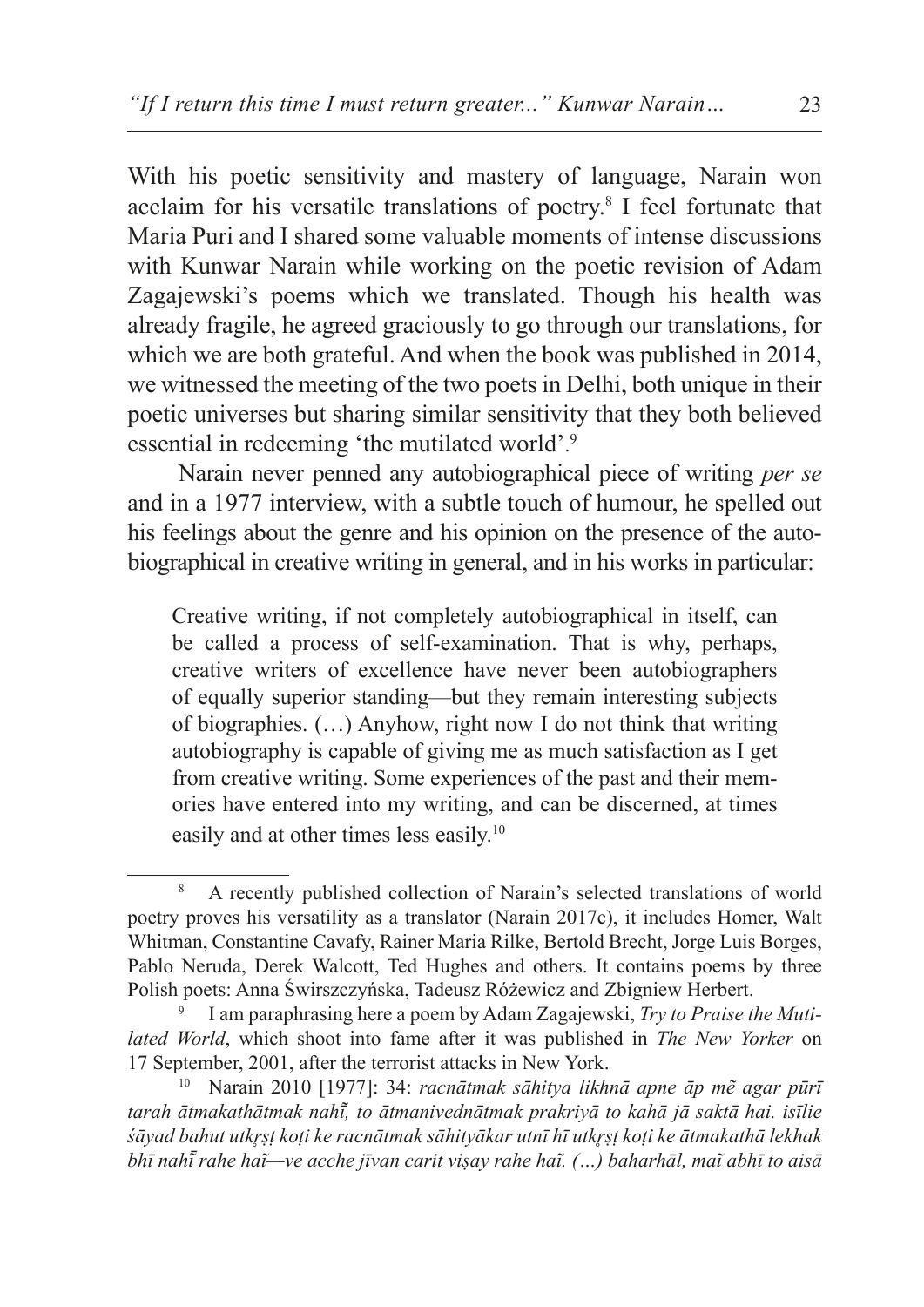More often than not, readers tend to look at poetry as communicating a more personal voice than that of prose writing. Poetry, indeed, has always been regarded as a mode of expression of in-depth 'self-examining' quality, of soul-searching. Narain in his writings steadily admitted a connection between his lived experiences including emotional and intellectual ones—and his writings.

In his address to readers, opening his collection of short stories of 1971, Kunwar Narain provokingly declares:

I don't talk about a story in the name of reality, but about reality in the name of the story—the reality which is lived not only at the transactional level of practicalities, but primarily at the poetic level of ideas.<sup>11</sup>

His literary interests lie in the exploration of various dimensions of 'reality'—physical, emotional, intellectual, metaphysical—all of them, perhaps, offering a different insight into THE reality. Hence, he defines poetry as combining 'reality' (*yathārth*) with 'sublimity' (*udatta*). He draws here from the words of his favourite poet—Kabir which, according to Narain's understanding, conceptualised the perceptions of 'reality' and 'sublimity' as *had* ('horizon/boundry') and *behad* ('what is beyond the horizon') respectively*.* <sup>12</sup> In this manner,

<sup>11</sup> Narain 2007 [1971]: 8: *yathārth ke nām par kahānī nahī, kahānī ke ̃ nām par yathārth kī bāt kartā hū - us ̃ yathārth kī bāt jise keval vyāvahārik star par nahī, ̃ mukhytaḥ mānasik star par jiyā jātā hai*. English translation by John Vater and Apurva Narain: Narain 2020: xxxvi.

<sup>12</sup> Narain 2010 [1995]: 113. Cf. e.g. Kabir's lines: "The one who is confined in limitations is human, the one who roams into unlimited is a Sadhu. The one who has dropped both limited and unlimited, unfathomable is his being and understanding." (*had mẽ cale so mānav, behad cale so sādh. had behad donõ tāje tāko batā agādh:*  http://santkabirdas.blogspot.com).

*kuch nahĩ ̄ soctā ki ātmakathā likhnā mujhe vaisā santoṣ de sakegā jo mujhe sāhitya racnā mẽ hī mil jātā. bacpan ke tathā bād ke bhī anek anubhav aur unkī yādẽ mere lekhan ke sāth juṛī haĩ jinhẽ kabhī spaṣṭ, kabhī bahut spaṣṭ nahĩ ̄, āj bhī pahcānā jā saktā hai.*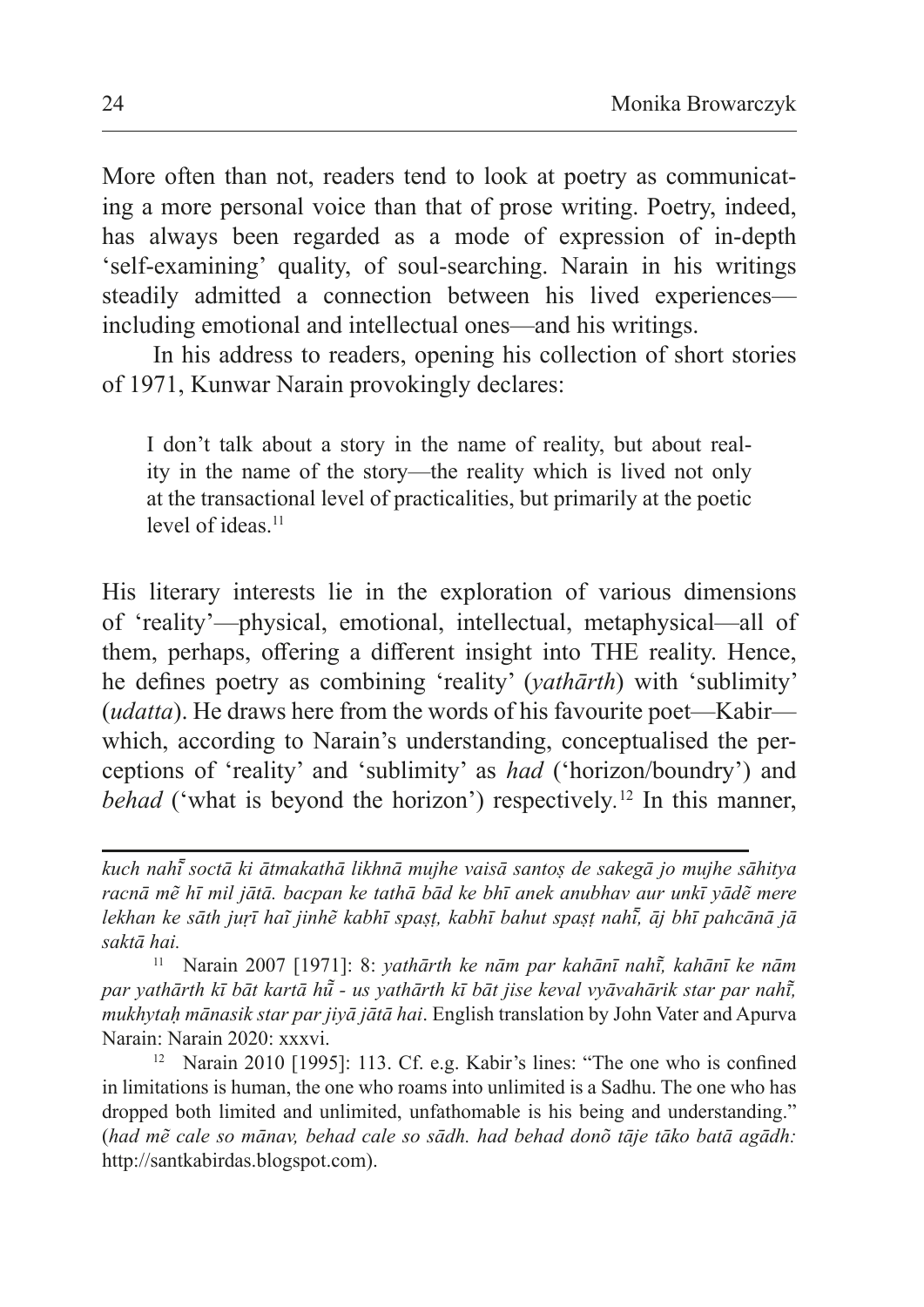Narain seems to define the essential and distinctive quality of the poetic mode of expression, i.e. its transcendence.

In a way, poetry construed as continuous autobiographical narrative of physical, intellectual and emotional experiences, and drawing from Derrida's reflections, can be perceived as an exercise in autothanatography.13 However, Nancy Miller observes that "autobiography—identity through alterity—is also writing against death twice: the other's and one's own," and, therefore, every form of autobiographical writing is autothanatographic, as constant consciousness of passing away accompanies human being throughout life (Miller 1994: 12). In this light, Narain—returning to an issue of the sensuous world and reality—states:

Poetry is a sensitive and imaginative way of expanding our comprehension of the life we face—and it can be fruitful to read some of my poems in that way. It is not only the experiential world but also the imaginative world that combine to form a total life reality. I have never tried to force any kind of "poetics" on my poems, but rather let them freely determine their own "form" and "content". (Narain 2017a)

Narain's verses encrypt the autobiographical in a structure with multiple layers, not only in testimonies of his individual everyday experiences, but also in commentaries on the political or the historical as seen from a contemporary perspective, in reflections on life and culture, and in sketching internal emotional landscapes.

<sup>13</sup> Cf. Long 2015: 10–18; 14: "The Self which presents itself to itself, or the self that writes or is written about, are not the same (and are different form the self who reads and views). (…) Thus the self, preserved, is a different self, and the autobiography comprises heterography, and thanatography as the written self is often other and dead. (…) The strong, self-present, undivided autos presumed by the autobiographical genre is a fiction."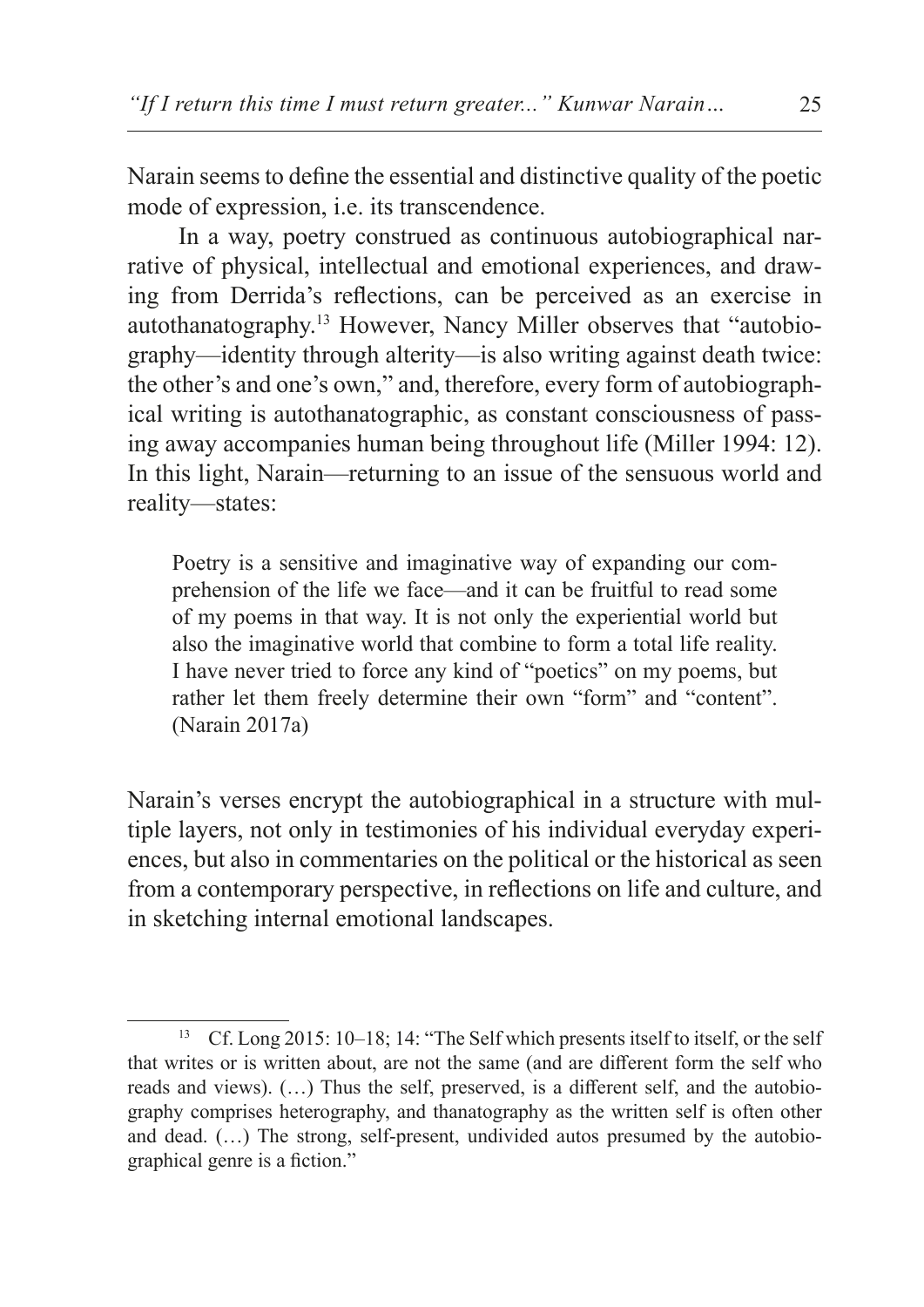Narain, perceived as an introspective person, $14$  reluctant to openly share details of his private life in interaction with others, when confronted with the interviewer's question of whether he is an introvert or an extravert poet, reacts with an air of irritation and defends his poems as synthesised forms of reserved and exuberant expression; it is his constant effort to perceive complex issues as such and not to simplify them:<sup>15</sup>

In criticism, (...) we often propose these single terms, like 'introvert' or 'extravert', for the sake of analysis and comprehension, but one does not live life like that. To live or to write about what one has lived through is to directly confront life in its totality and in all its complexities. At least I have experienced these interconnections between my life and my writing.<sup>16</sup>

The inquisitive approach and interests of interviewers, as well as varying levels of Narain's willingness to open up to them, shape the reminiscences of his life in the published interviews and other texts (public speeches and introductions to his works) whose addressee is an anonymous audience. In some conversations, he seems more outspoken about his life, largely with those conversers with whom he shares a level of familiarity and comfort, e.g. a long-time acquaintance Vinod Bharadvaj, or a duo of two interlocutors, i.e. a poetess Arundhathi Subramaniam and Apurva, his son. Reading between the lines of other

<sup>&</sup>lt;sup>14</sup> Cf. in an earlier interview of 1979, Narain (Narain 2010: 62) admitted that in his childhood he was introvert and shy and that even in his adolescence it was not easy for him to befriend many people. 15 Cf. his essay *Kalā jaṭil hotī hai* [Art is complex] in Narain 2013: 43–47.

<sup>16</sup> Narain 2010 [1977]: 39–40: *samikṣā mẽ (…) viśleṣaṇ aur samajhne kī suvidhā ke lie, ham 'antarmukhī' yā 'bahirmukhī' jaise ekal padõ ko prastāvit kar lete haĩ—lekin jīvan ko ham us tarah nahī jīte. ̃ jīnā, yā jīe hue par likhnā, jīvan se uskī samagrtā aur jaṭiltāõ mẽ sīdhā sāmnā hai. kam se kam maĩne apne jīne aur likhne ke bīc aise hī antarsambandhõ ko anubhāv kiyā*.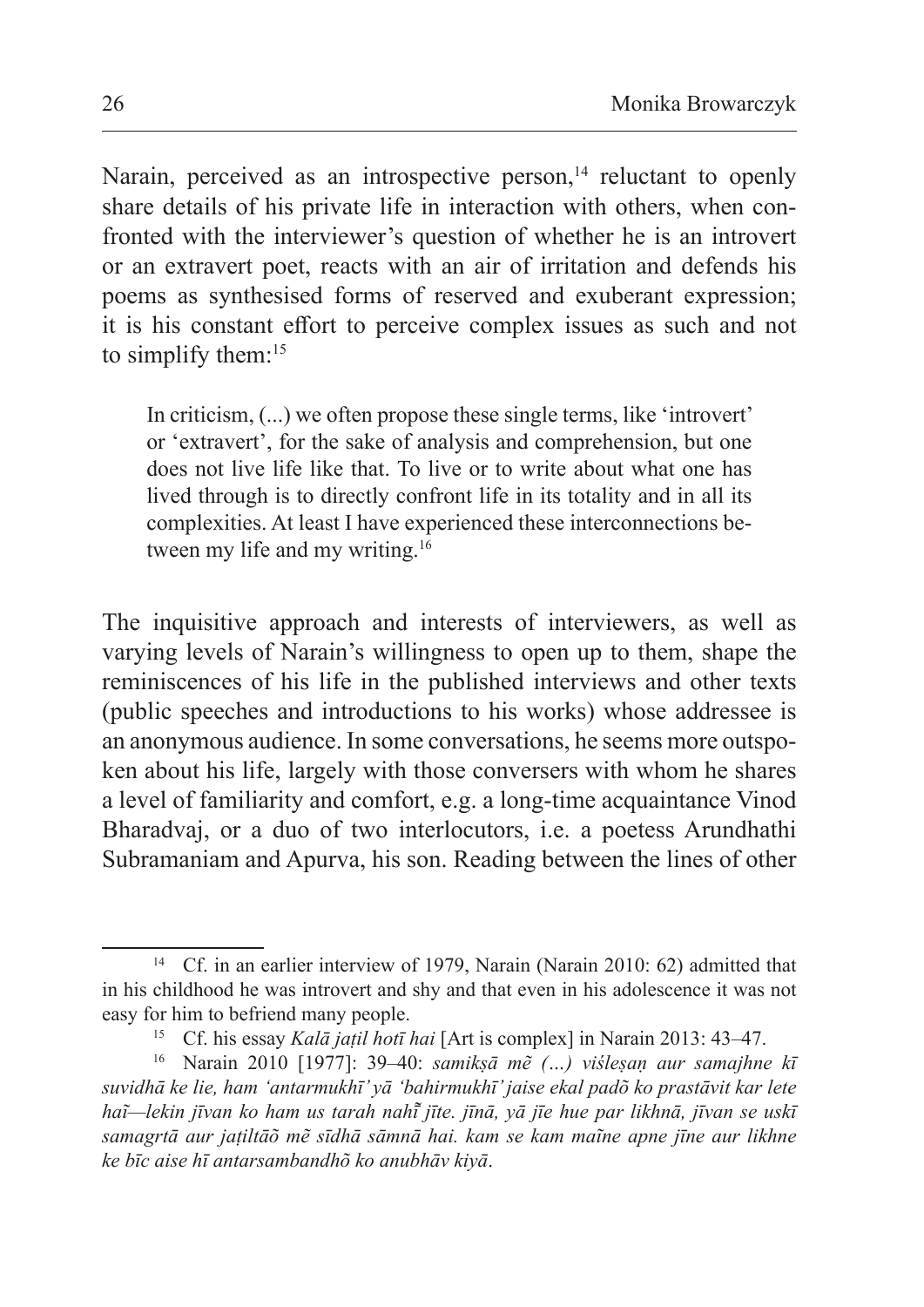conversations, the reader often gets a sense of irritation or even annoyance on the part of the poet, which puts Narain into a more reticent mode.

## **Reminiscences of the Past**

Kunwar Narain was born on 17 September, 1927, in Faizabad and spent his early years in Faizabad and Ayodhya. The memories of his childhood bring back dark days of despair after the deaths of his mother and then his beloved elder sister. Both fell victim to tuberculosis and Narain himself also suffered from it. The traumatic experiences of profound loss return in Narain's poetry and in his recollections of the past, like in this interview of 1979:

In the beginning, within scarcely a year, the untimely deaths of my mother and then of my elder sister, who had supported me a lot when my mother was no more, filled my life with a sense of such terrible apprehension and alienation that, if I had not kept close relationship with my extended family, my life on the mental level could have gone badly wrong.<sup>17</sup>

Haunting memories and contemplations inspired by these deeply upsetting experiences reappear in Narain's works throughout his creative journey, to name just two epic poems, one from the early and the other from a later stage of his poetic career, *Ātmajayī* (1965) and *Vājaśravā ke bahāne* (2008)*.* The protagonists of both compositions originate in the *Kaṭhopaniṣad* but what concerns Narain here is the significance of the mythological narrative for contemporary man; the poet

<sup>17</sup> Narain 2010 [1979]: 62: *ārambh mẽ, sāl-bhar ke andar hī, sabse pahle mā̃ aur bād mẽ phir baṛī bahan—jinse mujhe mā ke ̃ na rahne par bahut sahārā milā thā ki asamay mr̥tyu ne jis tarah kā bhayānak ātank aur akelāpan mere jīvan mẽ bhar diyā thā use agar ek sammilit parivār kā sagāpan na miltā to jīvan mānasik star par bikhar bhī jā saktā thā.*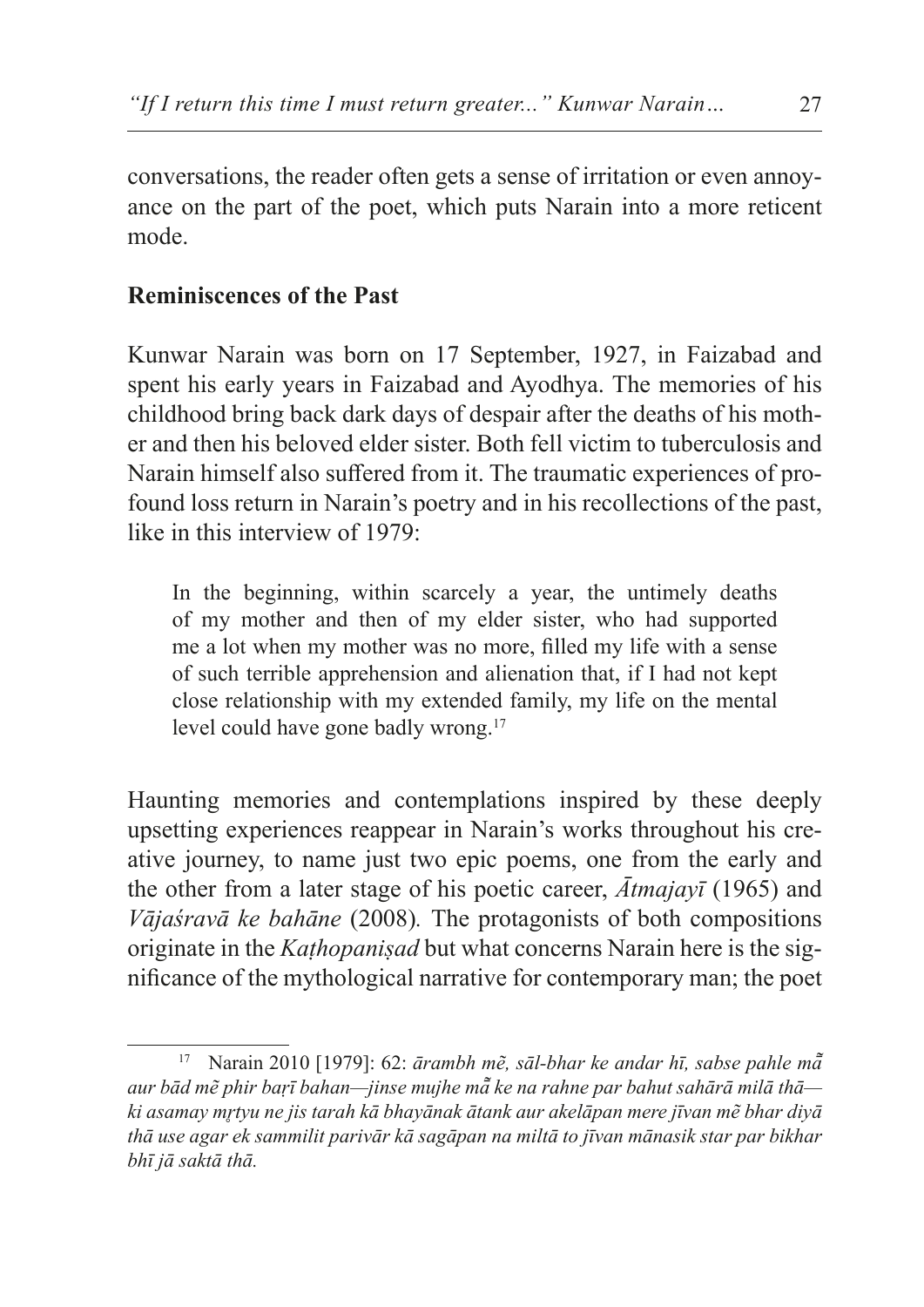remains involved with eternal existential questions, simultaneously creating autothanatographic narratives. An introduction to *Vājaśravā ke bahāne* brings out the connection between past lived experiences and epic poems:

I recollect this decade, about half a century ago, when I suddenly learned about death very closely. In later years I came to know life better. In my memories both experiences are present in a combined form. Life has its own allure, which—in spite of the constantly present fear of death—gives us drive to live. (…) While in *Ātmajayī* life was examined from the perspective of death, *Vājaśravā ke bahāne* is an attempt to look at death from the perspective of life.<sup>18</sup>

This passage from a 2017 interview sheds light on the process of creative writing—though not of autobiographical narrative *per se* seen as an exercise in autothanatography:

*Ātmajayī* (…) is very different from my other collections. It is my response to death, which every individual has to face in life. A creative life, to my mind, seems to provide some sort of an 'intimation of immortality' and a distraction from the fear of death. (Narain 2017a)

The ancestral house in Lucknow (Lakhnaū), where Narain moved in later to live with his extended family, returns in his recollections. Leaders of the movement for Indian independence frequented the house (Narain 2010 [1998]: 36) and that is how Narain became acquainted with many remarkable personalities of those times: Narendra Dev,

<sup>18</sup> Narain 2010 [2008]: 7: *āj se lagbhag ādhī sadī pahle kā vah daśak yād ātā hai jab maĩ ne mr̥tyu ko acānak bahut nazdik se jānā thā. bād ke varṣõ mẽ jīvan ko zyādā nazdik se jānā hai. yādõ mẽ donõ anubhavõ kī ek milījulī upasthiti hai. jīvan kā apnā sammohan hai jo mr̥tyu ke santrās ke bāvjūd hamẽ jīne kī śakti detā hai. (…) 'ātmajayī' mẽ yadi mr̥tyu kī or se jīvan ko dekhā gayā hai, to 'vājaśravā ke bahāne' mẽ jīvan kī or se mr̥tyu ko dekhne kī kośiś.*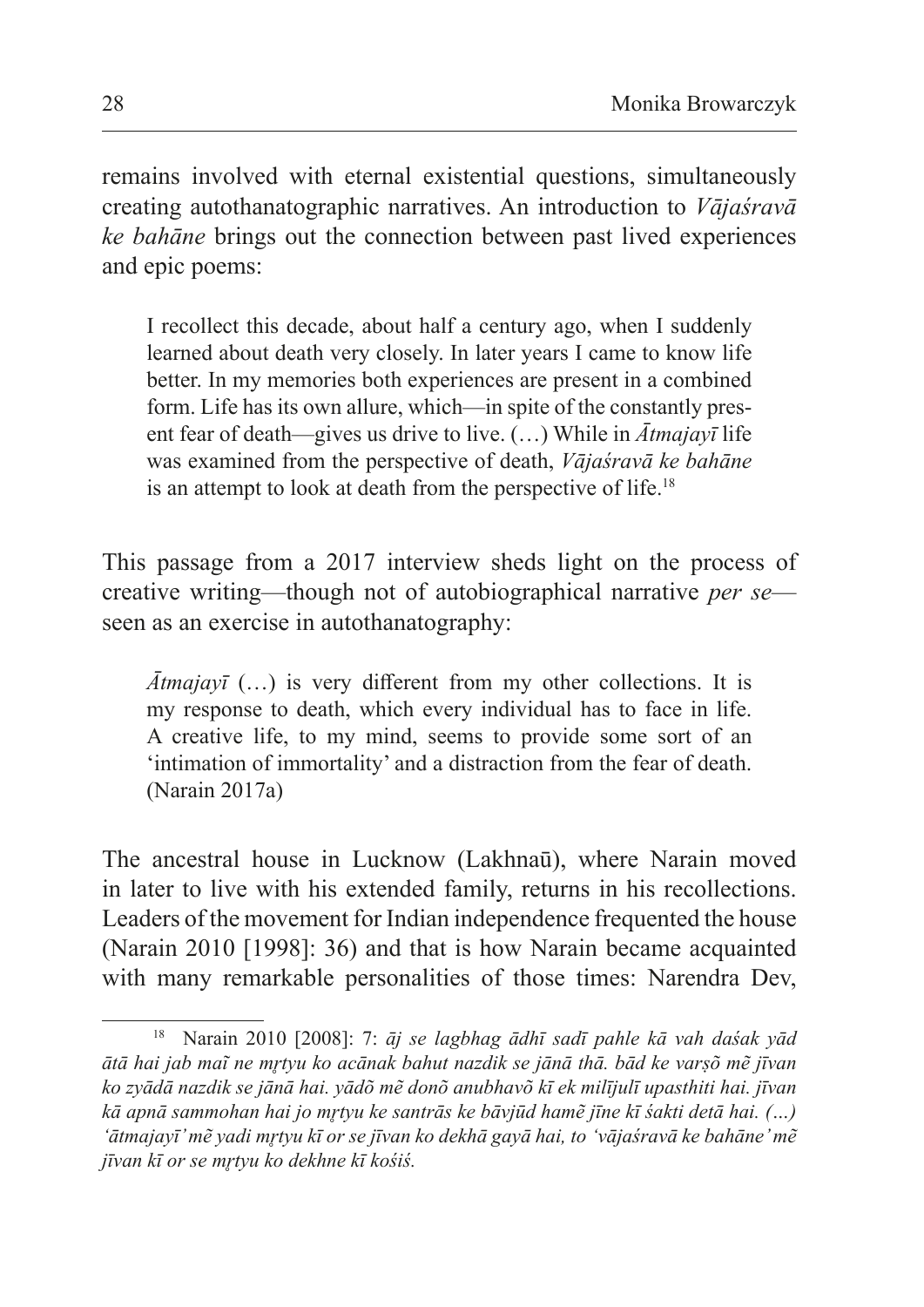Jivatram Bhagavandas Kripalani, and Ram Manohar Lohia<sup>19</sup> who had a formative influence on him. For instance, Narain participated twice in the election campaigns of Narendra Dev, which was an exercise in disillusionment, 'an eye-opening experience' of power games in Indian politics. He stayed for a year (1944–1945) with Narendra Dev in Mumbai, a period recalled by him as 'apprenticeship' in socialism and Buddhism (Narain 2010 [1979]: 36).

When Narain was asked in the 1988 interview to enumerate a couple of the most important moments of his life, the foremost on his list was the foreign journey of 1955 that took him to Poland, Russia and China, and to which I will return later. He also recalled a colleague with whom he studied science in college, and whose enthusiastic interest in literature was so 'contagious' that Narain got attracted to it as well and finally enrolled for an MA course in English (Narain 2010 [1998]: 94). That shift from science towards literature, understandably, is seen as the most notable change in the course of his life, but still comes second to the 1955 tour.

During his years in college, Narain composed some poetry in English, but soon turned to writing in Hindi. In a 2017 conversation, he possibly pinpointed the reasons for his choice of this particular language as the medium of his creative expression:

Hindi words have a long and fascinating etymology—they have meanings but, more than that, a culture and a history. They have an immediacy but, more than that, a personality that can be evoked in poetry to speak of the experiences and adventures that the word has passed through over the ages to arrive at its present meaning. In that sense, *Cakravyūh* [debut collection of 1956] was my first "adventure" in the wonderland of words! (Narain 2017a )

<sup>19</sup> Narain 2010 [1977]: 29; 37. In another conversation Narain (Narain 2017a) adds: "A close association with Acharya Narendra Dev, Acharya Kripalani, and Dr Ram Manohar Lohia—who were like family members—contributed considerably in shaping my thoughts and diverted me towards literary pursuits away from my family business background. I consider all these experiences vital to my literary make-up."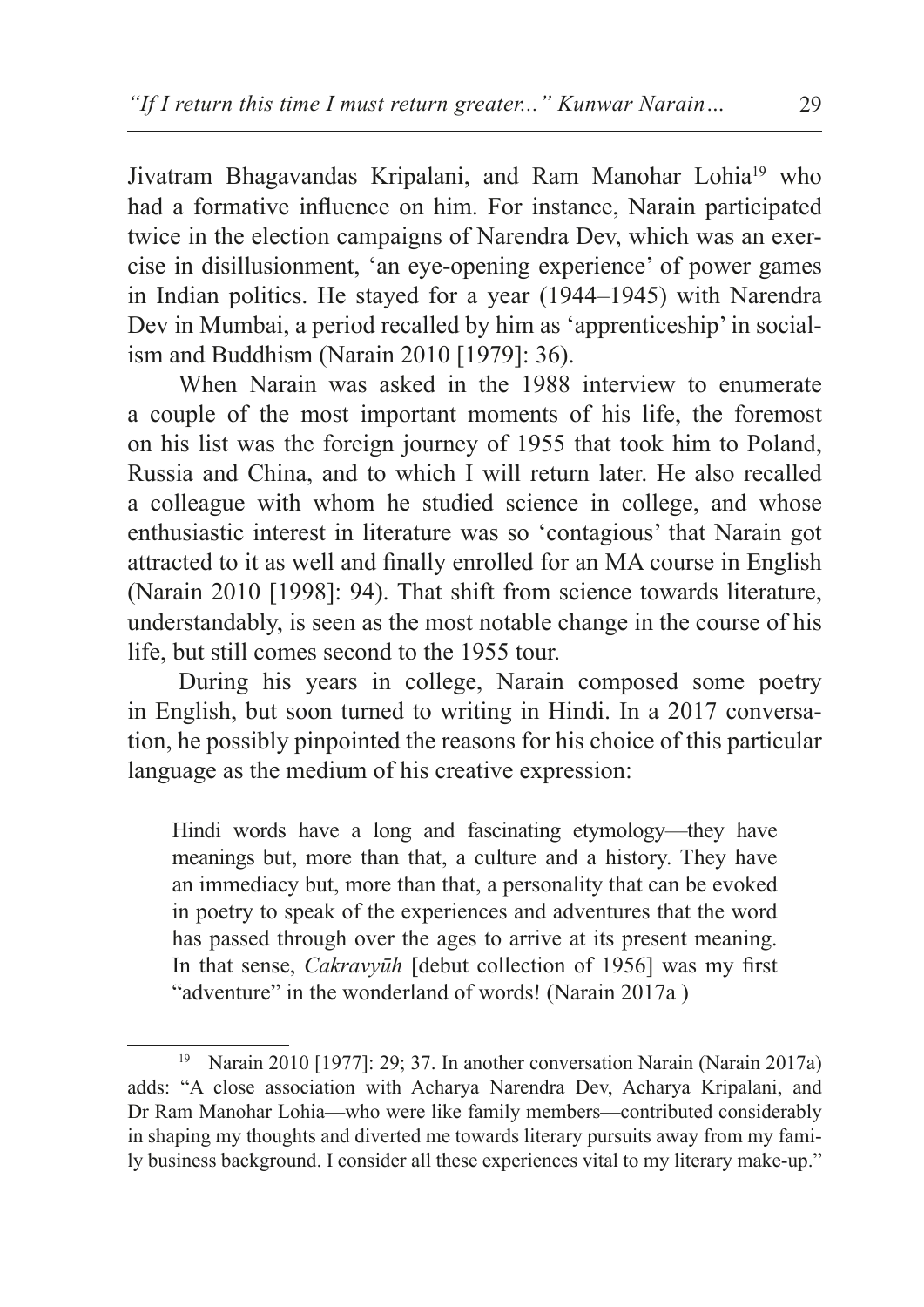The interest in Hindi as a medium of poetic expression could also have been motivated by Narain's exposure to contemporary Hindi poetry of the 1950s, a period of intense experimentation with form and content. For instance, his fellow student Raghuvir Sahay (who in due time became a renowned Hindi writer) had introduced Narain to Agyeya's poems from his collection *Harī ghas par ek kṣaṇ*  (*A Moment on green grass*, 1949) (Narain 2010 [1979]: 63).

In 1951, after completing an MAin English literature in Lucknow, Narain spent a year in Delhi with Kripalani, where he worked for a newspaper *Vigil* (Narain 2010 [1977]: 29; 37). By 1954 he had to his credit write-ups in English on Hindi Chāyāvādī poets and Hindi literary reviews published in *Yugcetnā*. 20 In 1956, that is the year after his visit to Poland, China and Russia, he published a debut poetry collection, *Cakravyūh*, and in 1959 Agyeya invited him to publish his poems in the third collection of contemporary poets, *Tisrā saptak,* which is to the present day considered to be one of the milestones of modern Hindi literature (Narain 2010 [1979]: 63).

Narain's business-oriented family seemed not very pleased with his interest in reading and writing, though he recollects that his beloved sister was enthusiastic about literature. Narain confesses: "From the very beginning I was fond of reading and writing but at home there was no environment that would encourage it, quite the contrary, there used to be a kind of opposition."21 In spite of his family's resentment towards his literary interests, in the 1995 speech at the Sahitya Akademi award function, Narain talked about poetic works that were very much present in his ancestral place, like in many Hindu households:

I can accept that the first acquaintance with poetry was through *Rāmcaritmānas* and *Gītā*. At that time, these volumes were for

<sup>&</sup>lt;sup>20</sup> Some of them were reprinted in his collection of essays Narain 1998.

<sup>21</sup> Narain 2010 [1979]: 62: *paṛhne likhne ka śauk śurū se hī thā par ghar mẽ aisā vātāvaraṇ nahī thā ki ̃ usko adhīk protsāhan miltā thā—balkī kuch virodh-sā hī rahtā thā.*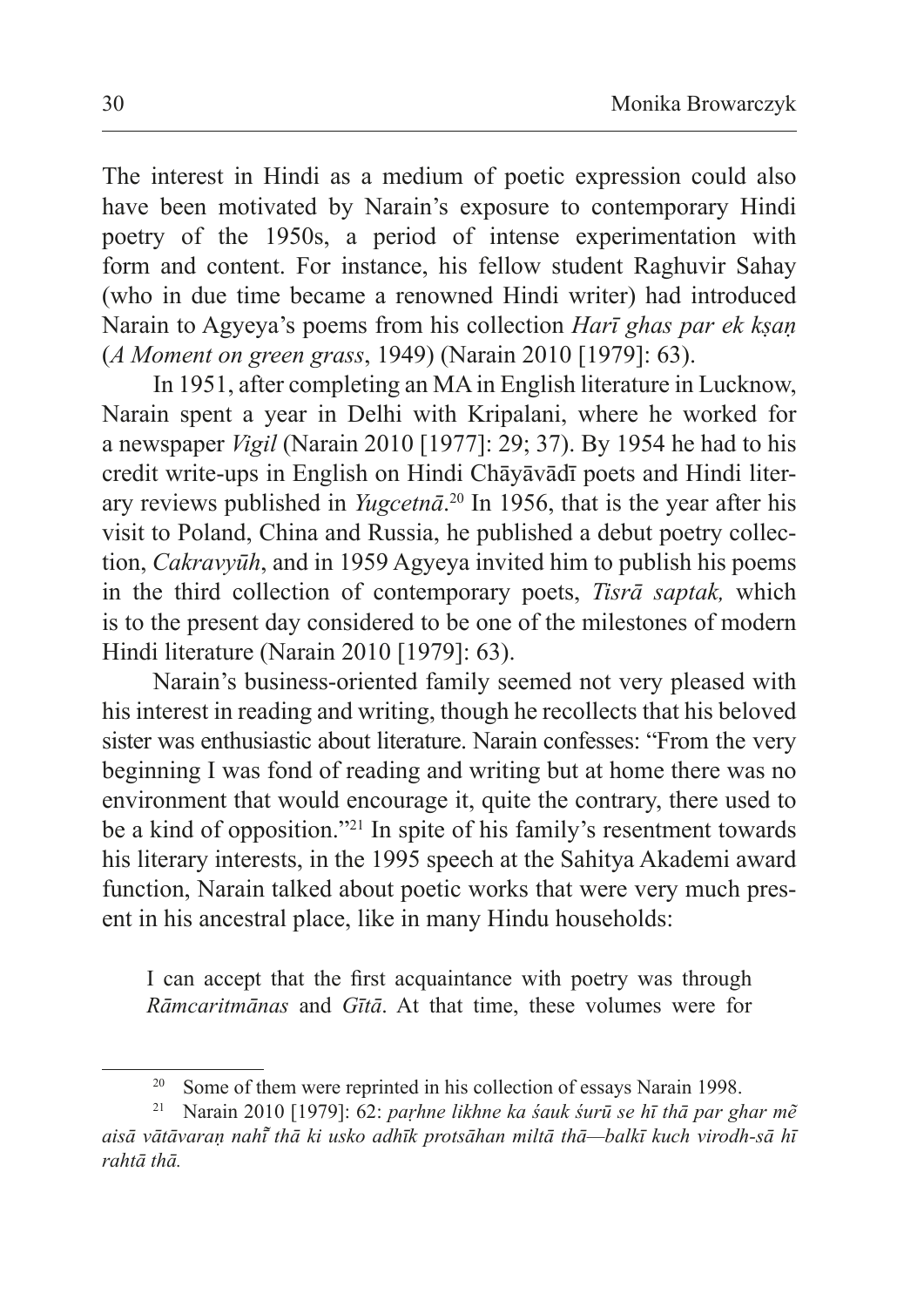me more about moral and cultural traditions than poetry. These traditions were passed to me as an inheritance from my family.<sup>22</sup>

At some point his life gravitated so heavily towards writing that his uncle*,* the head of the extended family, "considering me a 'spare part' of the family, 'spared' me for literature."<sup>23</sup> Narain's conscious decision, however, was to continue with the family business till his shift from Lucknow to Delhi, in order to have a source of income that would allow him to maintain his creative independence.<sup>24</sup>

In a conversation with the poetess Arundhathi Subramanian and his son, Apurva Narain, in a way Narain summarises his own poetic journey through the decades, mapping a relation between historical developments in India and his aesthetic interests:

(…) I did not entirely abandon the Hindi *mātrik* metres. In *Pariveś: ham-tum* [his second independent poetry collection of 1961] (...), free verse and metrical poetry co-exist. But linguistically and socially speaking, it is a small varied world that my poetry moves in and around. I am never in a hurry to publish collections of my poems. Five to ten years apart, they are 'joined' by time and space; gaps similar to the gaps joining two words; apparently blank spaces, but not really so. In a sense, the different collections are interlinked and can be read in a continuum, reflecting my response to the changes taking place within me and in the realities around me. (…) Poems in *Apne sāmne* (1979) relate more directly to the socio-political

<sup>22</sup> Narain 2010 [1995]: 106–107: *kavitā se apnā pahlā paricay 'rāmcaritmānas' aur 'gītā' ke dvārā mān saktā hū. us ̃ samay mere lie ye granth kavitā se adhik naitik aur sanskr̥tik paramparāẽ thī jõ mujhe parivār kī or se virāsat ki tarah dī gaĩ ̄.*

<sup>23</sup> Narain 2010 [1977]: 29: *mere cācā jī mujhe parivār ke 'sper pārṭ' mān kar likhne-paṛhne ke lie 'sper' kar diyā gayā*.

 $24$  Cf. Dabral 2017: "He used to work as a managing partner in a showroom of ambassador cars in his favourite city Lucknow, but he never did much to expand this business and gain profit. In fact, he used to self-deprecatorily call himself a 'damaging partner' or would say, 'I am in the car business so I don't have to partake of the business of words'".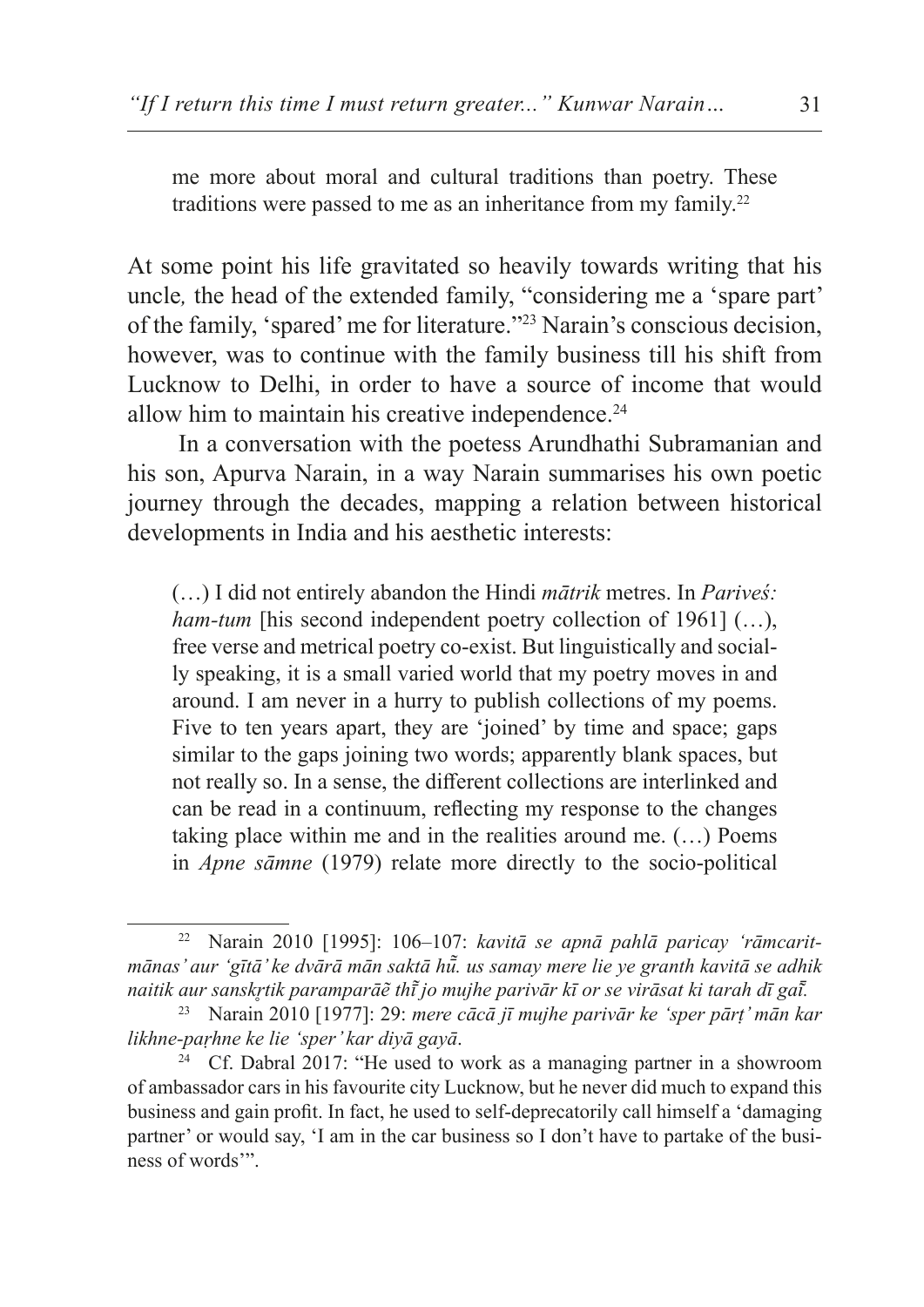mood of the country that preceded and followed the Emergency. In my later collections,*Koī dūsrā nahī̃* (1993) and *In dinõ* (2002), Itried to broaden my view of human life and the world we live in. To call this view simply global would be too gross for the wider concerns of myth, history, culture, and progress, etc. that it seeks to embrace.<sup>25</sup>

I would like to close this part of my essay presenting autobiographical glimpses of Narain's life in his own words with some of his answers from an outwardly light-hearted interview of 1995 (seemingly modelled on the so-called 'Proust questionnaire'), in which the poet responded to questions that attempted to reveal some aspects of his personality. For instance, he unsurprisingly says that thinking and writing, as well as talking to his family and friends, was what he enjoyed the most;<sup>26</sup> that he was afraid of being misunderstood,<sup>27</sup> and avoided most of all chairing at public events and giving speeches.<sup>28</sup> However, when confronted with a question about what consoles him in moments of solitude, he incongruously and somewhat disturbingly replied: "I am accompanied by the belief that I am not alone… And sometimes also by the fear that maybe after all I am completely alone."29

<sup>&</sup>lt;sup>25</sup> Narain 2017a. I took the liberty to change the transcription of the titles of Narain's poetry volumes in this quotation to maintain consistency within the text. Cf. Narain (Narain 2013: 51) where he discusses both fascination with modernity, Marxism and Gandhism of the early period and later disillusionment with these concepts.

<sup>26</sup> Narain 2010 [1995]: 91: "I like reading and writing, thinking and contemplating. Proximity to this awakens in me hope, self-assurance and forbearing love." (*likhnā-paṛhnā aur socnā-vicārnā pasand hai. vah jiskī nikaṭtā mujhmẽ āśā, ātmaviśvās aur nisprh prem ko jagātī hai.*)<br><sup>27</sup> Narain 2010 [1995]: 92: "In being misunderstood there is a burden of double

helplessness, which is that maybe I am incapable of making myself clear or that others do not understand me correctly." *(galat samjhe jāne se dohrī asamarthtā kā bodh hotā hai ki śāyad maĩ apne ko ṭhīk peś nahī kar pā rahā hu ̃ ̄, yā dūsre mujhe ṭhīk se ̃ samajh* 

<sup>&</sup>lt;sup>28</sup> Narain 2010 [1995]: 92: "I avoid chairing and giving speeches." (*pablik maukõ par adhyakṣtāõ aur bhāṣāṇõ se katrātā hū.*

*<sup>̃</sup>*) 29 Narain 2010 [1995]: 90: *ek viśvās ki maĩ akelā nahī hu ̃ ̄… kabhī-kabhī ̃ ek bhay ki kahī maĩ bilkul akelā to nahī hũ?*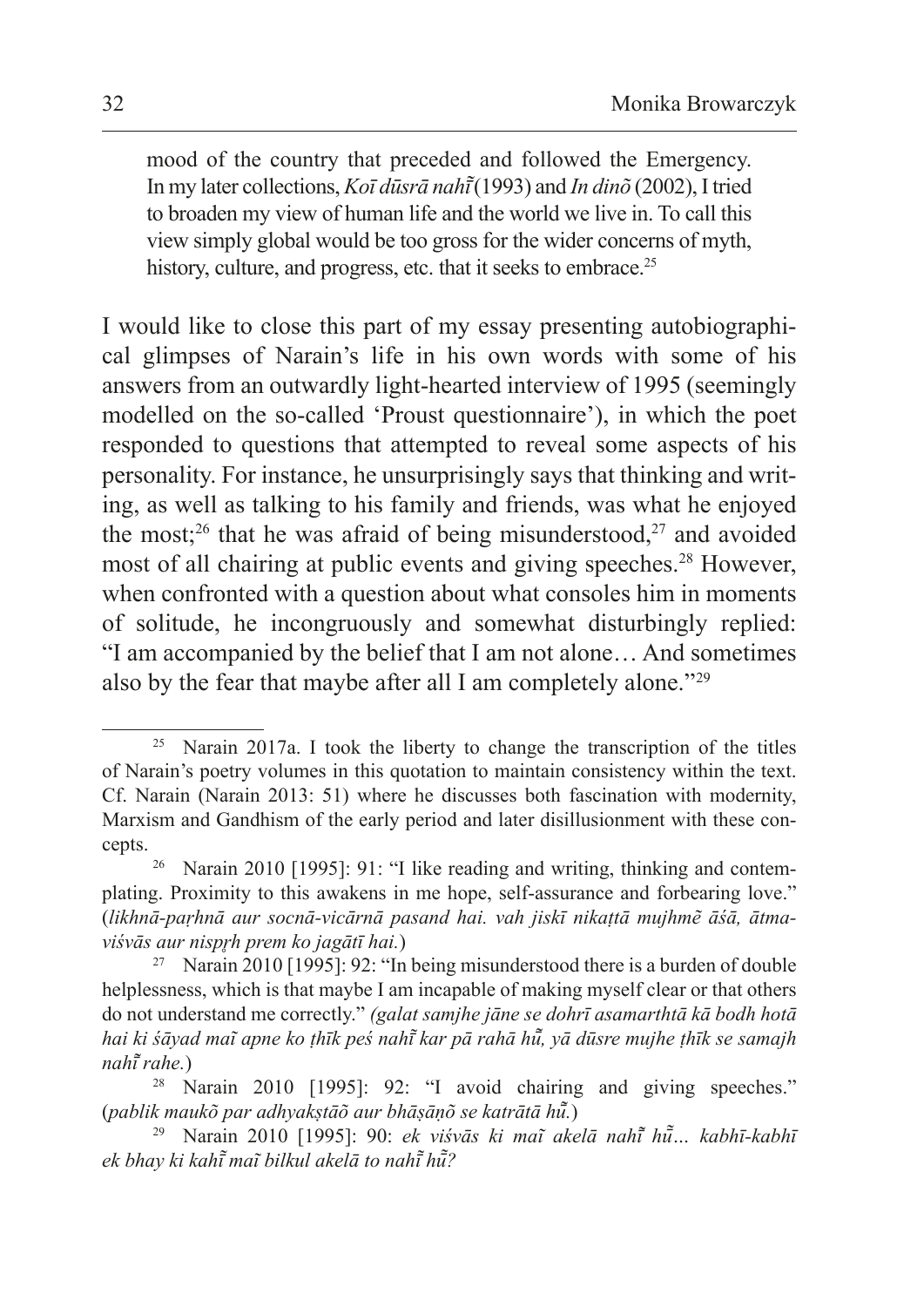He humbly replied to an inquiry about his rebirth: "Maybe I would like to be a poet again, a better poet…"30

After all, Narain was of the opinion, expressed for instance in a speech at the Sahitya Akademi, that a poet—no doubt he was talking about his own experience—was never satisfied with his compositions (Narain 2010 [1995]: 108). In another speech—upon receiving the Shatdal award—he spelled out the ethics of a writer, which should be rooted in a sense of responsibility towards present and future audiences:

For any conscious writer a receipt of an award is an indication of great responsibility towards his readers and society, an indication that his work has not yet been completed. There is a lot he still has to keep doing, because life never ends. […] Literature is not only concerned with what happens right now, it is also preoccupied with times to come, that is where our expectations and hopes of a better world are vested.<sup>31</sup>

At the same time Narain was thoroughly and stoically aware that most people are interested in entertainment provided by popular culture and not in art posing essential but disquieting questions (Narain 2010 [1998]: 112).

#### **Retellings of the Past**

Let me now return to Narain's retrospections of an experience he singled out as the most significant of his whole life i.e. his journey of 1955, which recurs quite frequently in a number of his life reminiscences shared in his interviews and speeches. A visit to Poland was a part of a longer tour covering Russia and China as well. Narain was

<sup>30</sup> Narain 2010 [1995]: 93: *śāyad phir se kavi hī honā cāhūgā… ek ̃ behtar kavi…*

<sup>31</sup> Narain 2010 [1995]: 111: *kisī bhī sacet sāhityakār le lie puraskār kā arth apne pāṭhakõ aur samāj ke prati ek atirikt zimmedarī kā bhī sanket hai ki uskā kām abhī pūrā nahī huā. use age bhī bahut kuch karte rahnā hai kyõki jīvan kabhī samāpt ̃ nahī hotā. […] sāhitya keval tatkāl kī hī fikr nahi ̃ ̄, us ̃ ānevāle samay kī cintā bhī hai jismẽ ek behtar duniyā kī hamārī ākākṣāẽ aur ā ̃ śāẽ nihit haĩ.*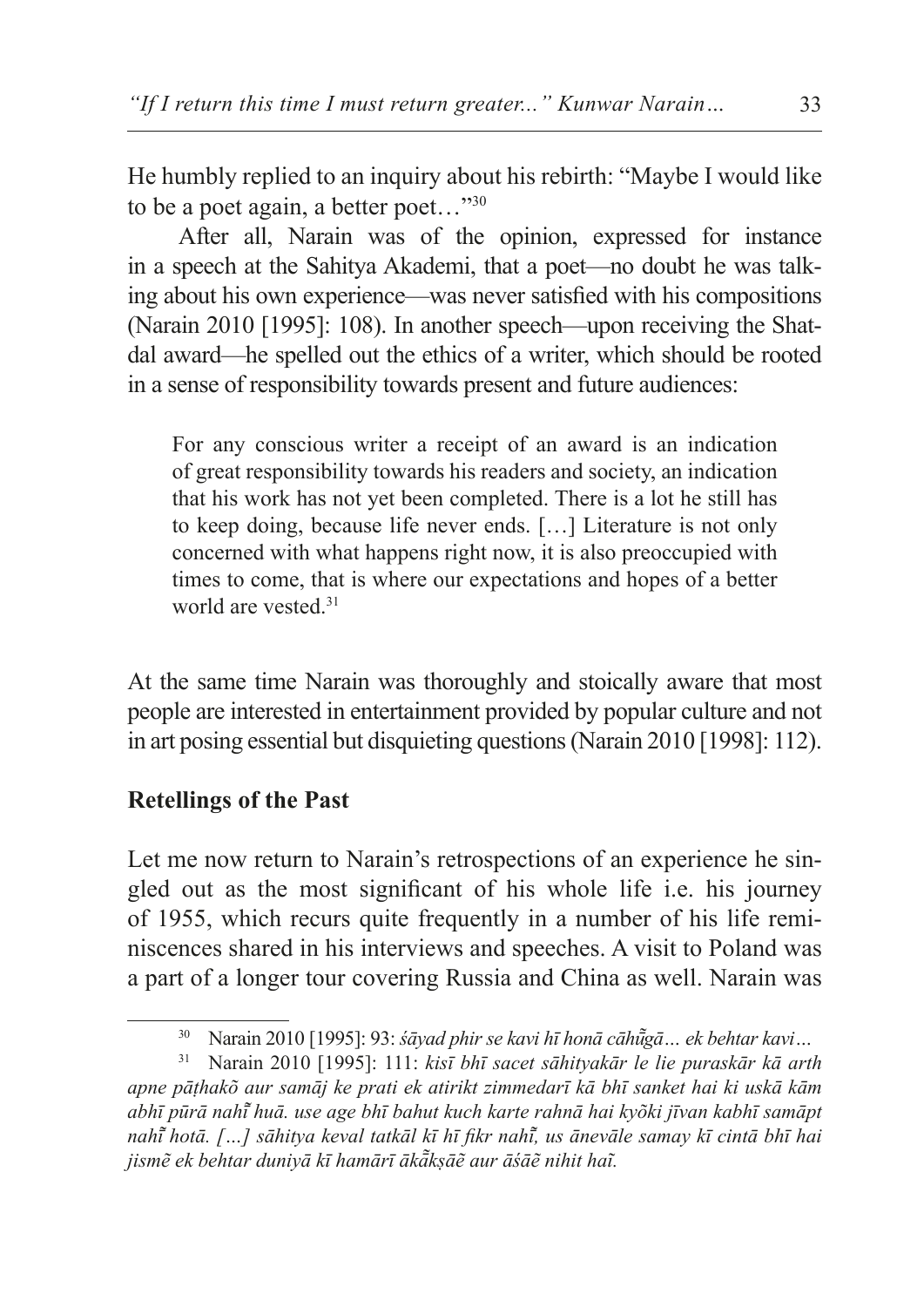a member of the Indian delegation that came to Warsaw for the 5<sup>th</sup> World Festival of Youth and Students, an event which attracted thirty thousand foreign delegates from more than a hundred different countries.<sup>32</sup>

In the 1950s, the situation in Poland and India displayed some vague similarities. Both countries went through tragic historical experiences, which culminated in the end of the Nazi occupation in 1945 for Poland and the partition of British India in 1947 into India and Pakistan. In the 1950s Poland was still recovering from the devastation caused by the Second World War, at the same time society was disconcerted by the political turn to a communist system under Soviet control. The Poles were relieved by the end of war, but unevenly divided into those intensely disillusioned with, or even opposed to, the enforced change, those expecting positive transformation in new socio-political circumstances, and feasibly those unconcerned. India, on the other hand, in turmoil during the struggle for independence, experienced the trauma of partition that loomed heavily over the enthusiasm of building an independent state and nation. Soon, the initial hopes of solving all problems with self-governance turned bitter; and disenchantment followed.

War damage was still very visible when foreign visitors came to Warsaw for the festival in 1955; the Nazis aiming to erase the town after the 1944 uprising thoroughly destroyed it. Nevertheless, the communist regime of those times, and purportedly the Soviets too, wished to showcase the city, as well as the whole country under the new government, as a place of rapid growth, dynamic changes, and a bright future, a phoenix reborn from the ashes.

Reminiscences of Narain's then visit to Poland resound in three poems: *Do nilī ākhẽ ̃* (*The Blue Eyes*, of 1961 collection *Pariveś: ham-tum*),

The festival was organised by the World Federation of Democratic Youth, a youth organisation founded in London in 1945, which was left-oriented and designed as a platform facilitating contacts between young people from capitalist and communist countries. Earlier editions of the festival took place in Prague in 1947, in Budapest in 1949, in Berlin in 1951 and in Bucharest in 1953.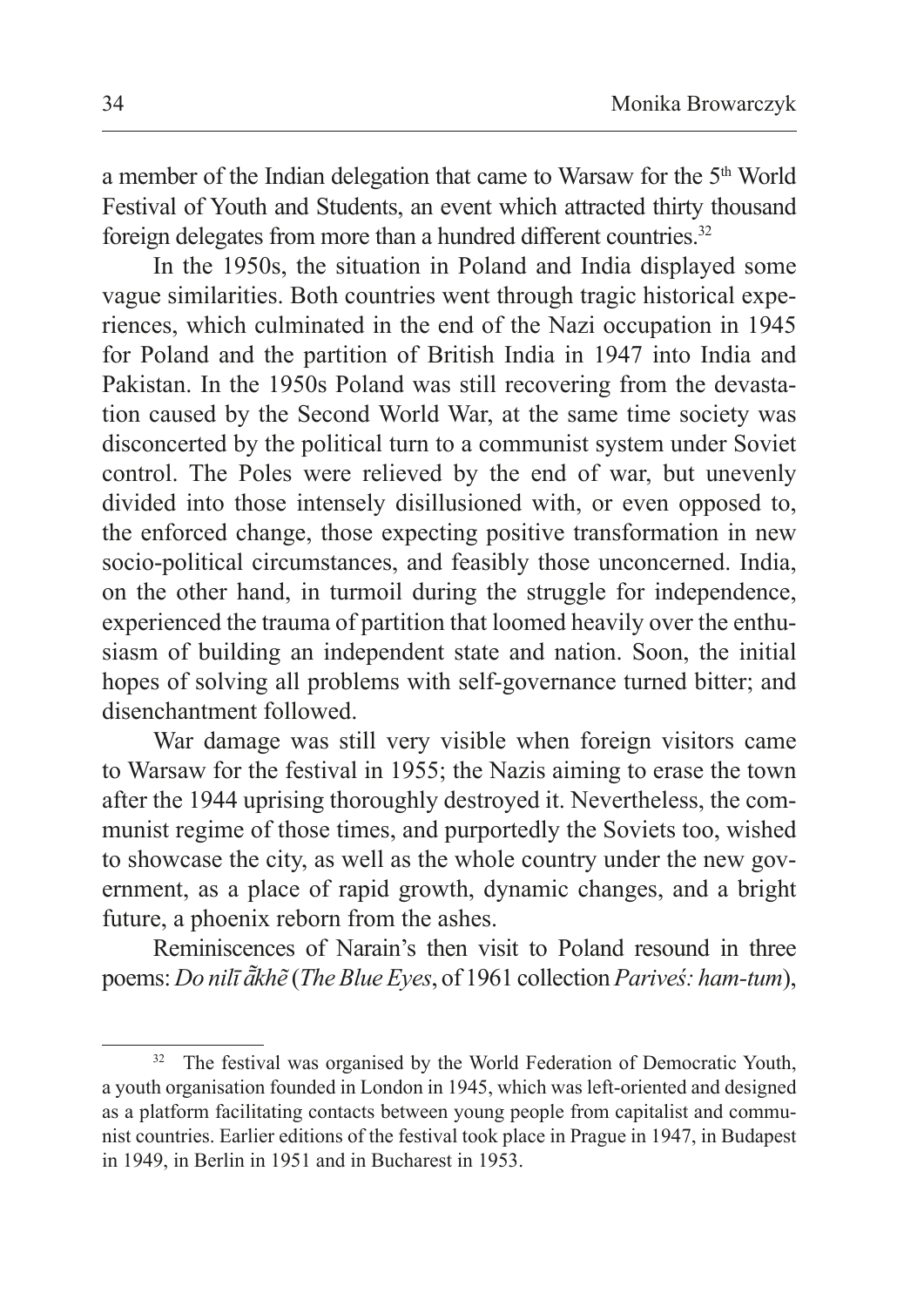*Nāzim Hikmet ke sāth—1955* (*Warsaw 1955 with Nâzim Hikmet*) and *Pāblo Neruda se ek bhenṭ—Vārsā 1955* (*With Pablo Neruda*), both from the volume *Hāśiye kā gavāh* of 2009. Besides the three poems mentioned, I would like to look at one more poem, *Krākāu ke ciṛiyāghar mẽ* (*In Krakow Zoo,* 2002), which recalls Narain's later visit to Poland, and a short story, *Vārsā mẽ Olgā* (*Olga in Warsaw*) published posthumously in 2018 but evoking the earlier journey.<sup>33</sup> There are other pieces of Narain's writing which refer to the same episodes of his life and seem to encode similar experiences in a covert and more reticent manner. I have already identified a number of such texts that revisit his impressions from Poland and I hope to further explore this subject in my future research.<sup>34</sup>

These four pieces of creative writing discussed here are openly autobiographical as they bring reminiscences of Narain's journeys to Poland, and, beguilingly, all narrate encounters of different kinds. Two of the poems in their titles indicate not only the year 1955, but also names of the poets whom Narain met during his visit, i.e. Hikmet and Neruda.35 The title of the latter poem perpetuates even the name of the town, Warsaw. Both poems were published in a volume of 2009, much later after the experiences that they relate occurred, whereas remarkably, *The Blue Eyes*, had appeared four decades earlier i.e. in Narain's second poetry collection. However, reading of this otherwise intangible love poem along with the short story *Olga in Warsaw*, published in 2018, sheds some light on an enigmatic romantic relation and brings a kind of narrative coda in prose that throws light on the allusiveness of the earlier verses. The last poem of 2002, recollecting a later

<sup>33</sup> *Warsaw 1955 with Nazim Hikmet*, *With Pablo Neruda* and *In Krakow Zoo*  were translated by Apurva Narain, and I will refer to these poems in his English translation.34 For instance, a short story *Kahānī kī khoj* (Narain 2018) to be read along

with a poem *Titliyõ ke deś mẽ*, and another poem *Pyār kī bhāṣāẽ* (Narain 2009).

<sup>&</sup>lt;sup>35</sup> Coincidently, quotes from these two poets open two initial chapters of Arundhati Roy's latest novel, *The Ministry of Utmost Happiness*.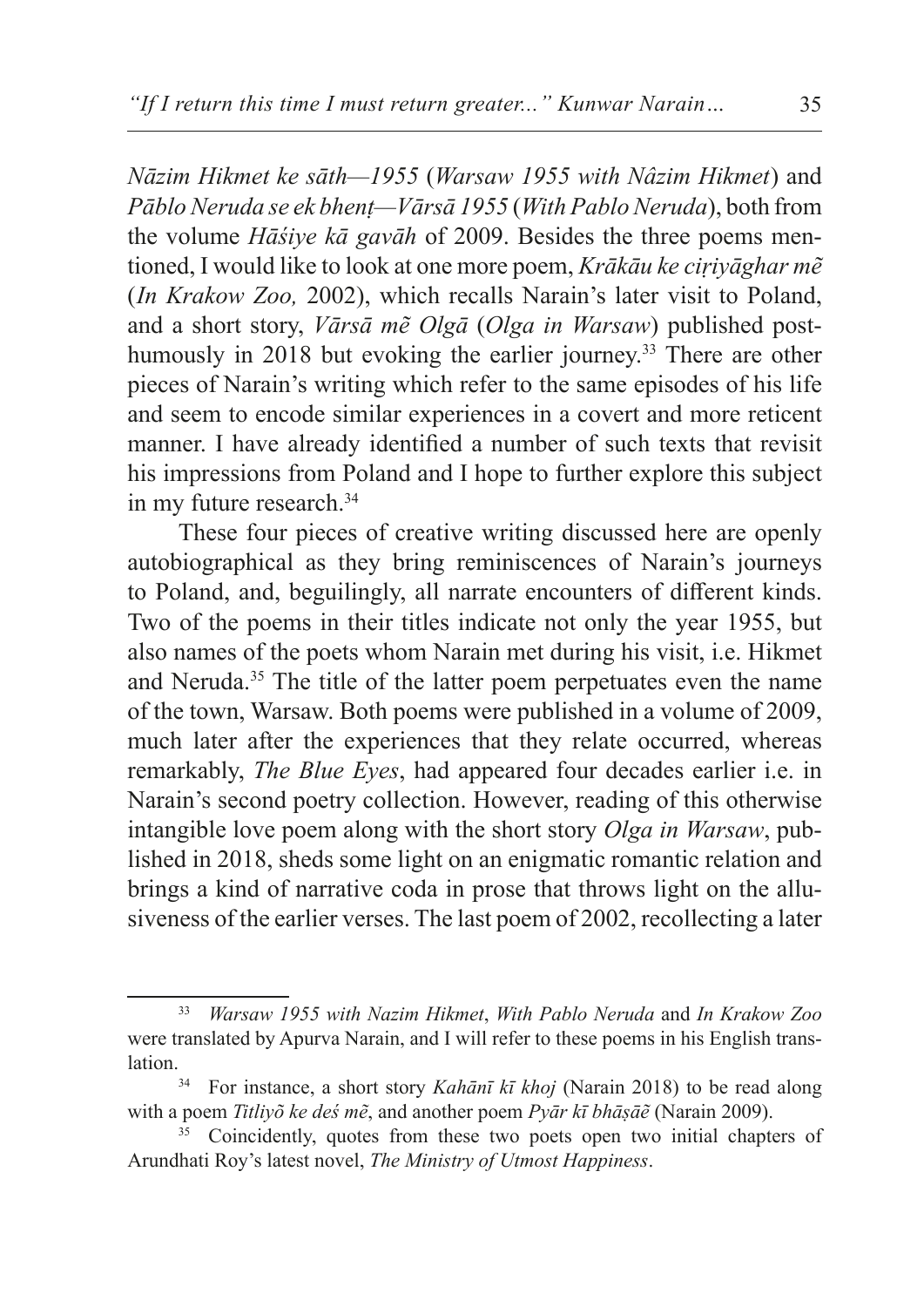journey to Poland, describes a scene from Krakow Zoo that the author, in all probability, had been a witness to.

In his reminiscences Narain summed up his tour of 1955 that took him to Poland, Russia and China in the following words: "People there had an immense respect for and inner faith in a writer it was reassuring and encouraging too—for the first time it made me realise that being awriter carries both responsibility and attractiveness."36 The visit to Warsaw was a period of intense contacts with participants of the festival: city dwellers, foreign visitors, as well as contemporary cultural luminaries from Poland and from abroad.37 For instance, Narain met an established Polish poet from an earlier generation, Antoni Słonimski, whose name he mentions in some interviews, and two renowned international poets whom he admired and to meetings with whom he dedicated two of his poems. In an interview from 1979, Narain shares his recollections of that stay and how significant the interactions were:

I spent most of that time in Poland and in many ways this was a joyful and important [time] for me. There, I felt that people were closer and more open. At that time Nazim Hikmet arrived in Warsaw, just some time back released from jail. His personality and poems were discussed extensively. A friend of mine, Mr. Trepka, introduced me to Nazim Hikmet. There, I also had a flying meeting with Pablo Neruda, but I had a chance of spending a lot of time with Hikmet, which was a significant development for me at that age. I often talked to him through an interpreter in a coffee house, but also in the open air. But his manner of talking, enthusiasm and his optimism I found very attractive. Even today I remember his heavy, strong peasant hands and the way he was patting the hands of the person he was talking to.38

<sup>36</sup> Narain 2010 [1979]: 64: *lekhak ke lie vahā ke ̃ logo ke man mẽ viśeṣ ādar aur āśā kā bhāv thā—yah āśvast bhī kartā thā aur utsāhit bhī—lekhak honā vahā mujhe ̃ pahlī bār zimmeddārī aur ākarṣaṇ donõ lagā*.

<sup>&</sup>lt;sup>37</sup> A short documentary that illustrates the general spirit of joy at the festival https://www.britishpathe.com/video/5th-international-youth-festival-in-warsaw.

<sup>38</sup> Narain 2010 [1979]: 64–65: *polaiṇḍ mẽ sabse adhik samay rahā aur kaī manõ mẽ mere lie sukhad aur mahatvapūrṇ rahā. vahā mujhe lagā ki ̃ log mujhse adhik*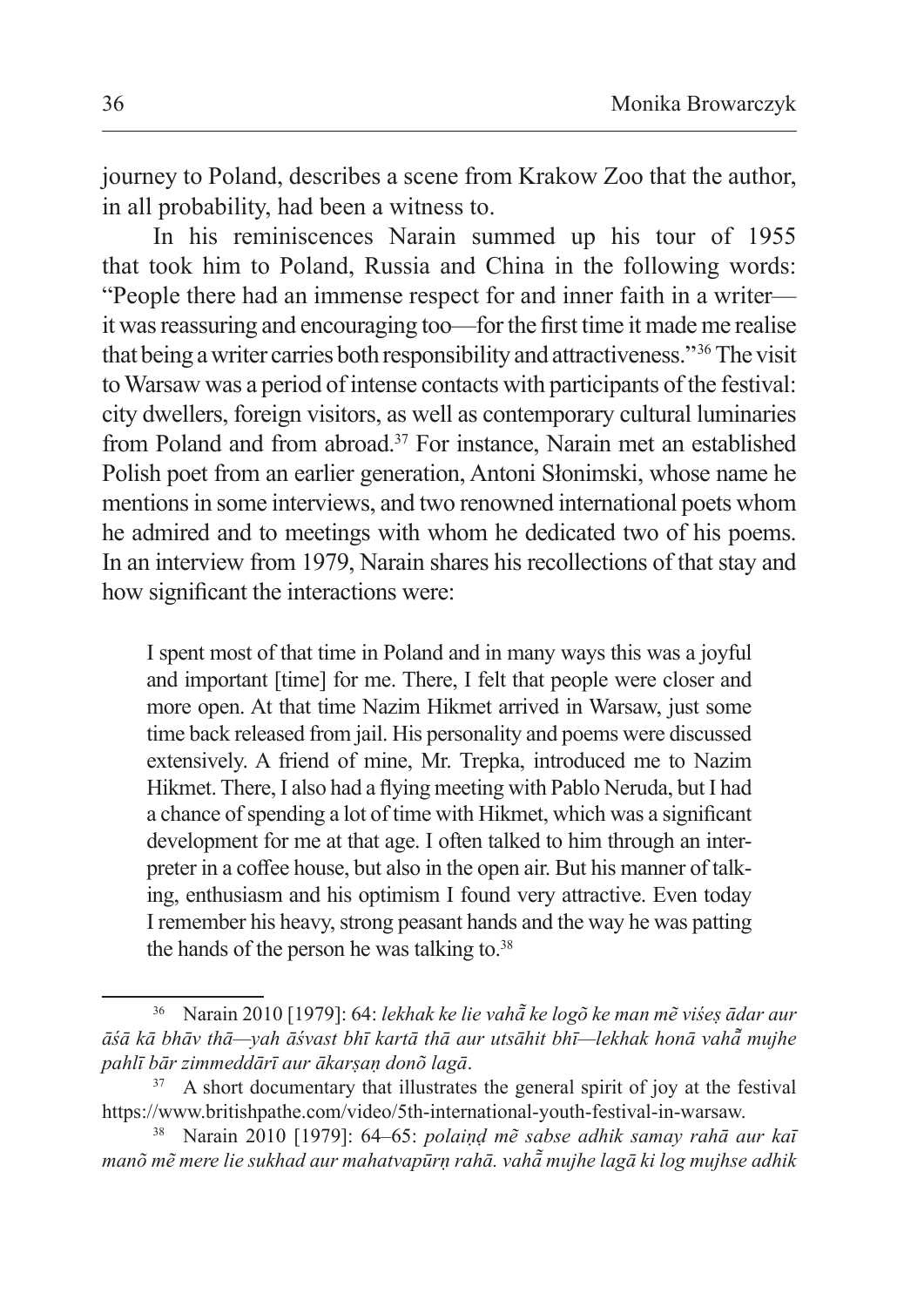Interestingly, the poem *Warsaw 1955, with Nâzim Hikmet*, from 2009, brings the same image of peasant-like hands of the Turkish poet recounted by Narain in the quoted interview:

I remember his heavy, coarse, rustic hands, on my hands, my knees, when he made a point enthusiastically…39

Images carrying memories resound in these recollections, be it an interview or a poem, as in both Narain evokes, through powerful imagery, reminiscences of the past highlighted by intense emotions.

Hikmet, a Turkish poet of Polish ancestry (via his great-grandfather), imprisoned in Turkey for his communist activities, escaped from his homeland, was invited to settle in Moscow, and later travelled widely in the communist countries of the Soviet bloc. *Warsaw 1955, with Nâzim Hikmet* enlists the memories of the regular interactions between Hikmet and Narain during his stay in Warsaw, hence phrases referring to memories (*yād ātā hai, yād hai, yād nahī hai ̃* ) intersperse the poem. These remembrances are the key to reading the verses, as they seem to have a constant forming influence on the poet. The closing lines mark the interaction between poets with an oxymoron: labelled as incomplete (*adhūrī,* in the translation rendered as 'casual'), it has a lasting, completing effect (*sampūrṇ*) in a constantly transforming world:

*ghaniṣṭh aur khule rūp se mile. unhī dinõ vaha ̃ ̄ nājim hikmat vārsā āe hue the ̃ kuch samay pahle hī jel se chūṭe the. unke vyaktitv kī aur kavitāõ kī bahut carcā thī. mere vahī ka ̃ ek mitr śrī trepka ne nājim hikmat se merī mulakāt karāī. vahī pāblo nerūdā ̃ se bhī ek uṛtī mulākāt hūī thī, lekin hikmat ke sāth kāfī samay bitāne kā maukā milā jo mere lie us umr mẽ mane rakhtā thā. kāfī hāus mẽ, bāhar bhī, unse aksar bāt hotī rahtī thī, dubhāṣiye dvārā. lekin unkā bāt karne kā ḍhang, utsāh aur āśāvāditā mujhe bahut ākarṣit kartī thī. ab bhī yād hai unke bhārī majbūt kisānī hāth aur bāt karte samay dūsre ke hāthõ ko thapthapānā.*

<sup>39</sup> *yād haĩ unke bhārī, khurdure, kīsānī hāth/mere ghuṭnõ par—hāthõ par-/jab ve utsāhit hokar/samjhāte the koī bāt.* English transl. by A. Narain.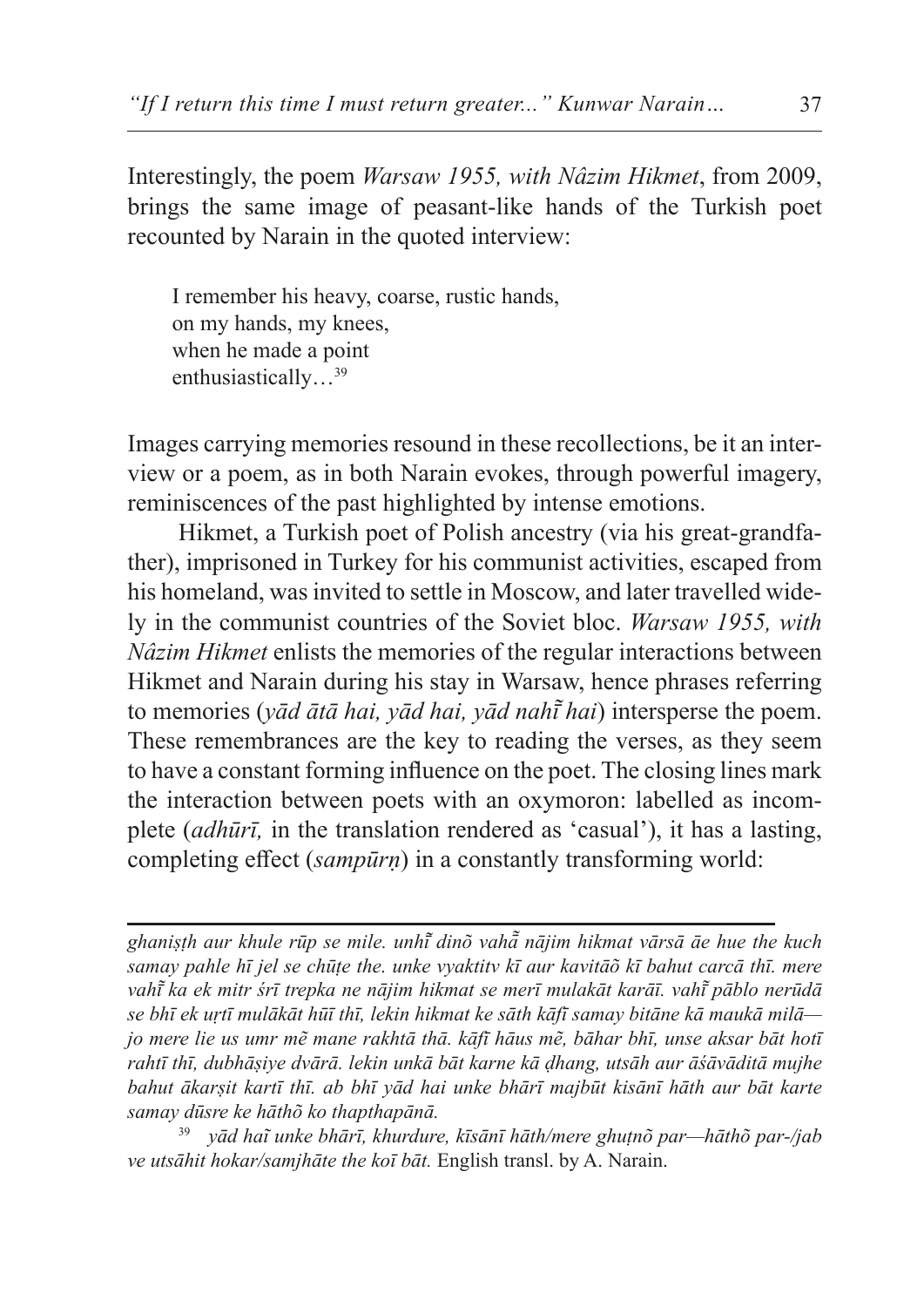Time changes, views change, places change, But a poet's solicitudes Do not change so much

The remembrance of a casual meet Even today Makes life more complete <sup>40</sup>

*With Pablo Neruda* refers to the short meeting with the well-known Chilean poet and dedicated communist, also mentioned in Narain's earlier interviews. This poem composed along the lines of reportage, relates circumstances of an unexpected, singular meeting and recreates fragments of a conversation. A sight of the old Warsaw hotel half a century after the initial visit provides an impulse for recollections, a hotel café evokes for Narain memories of himself, at that time a young Indian poet, unexpectedly spotting Neruda in the café and hesitantly approaching him with lines of his poems. The Chilean poet, apparently pleased with the introduction, generously invites Narain to share a cup of tea and a conversation, the poem foregrounding the two essential elements of this exchange.

When asked by Neruda, whom he obviously admires for his verses—and therefore is, at first, hesitant to approach him—about himself, he answers humbly: *I dabble in writing/ I am Indian...* (*paṛhtā-likhtā hū/bhāratīy hu ̃ ̄*…). The *̃* Hindi line composed of two verbal forms—literally 'I do a bit of reading and writing'—capably communicates Narain's self-effacement in front of the revered Neruda, and also the readers. The young poet is reluctant to acknowledge his interest in writing, careful not to elevate himself onto the same platform as Neruda—the unpretentiousness is a distinctive thread of Narain's own narrative of himself. The second highlighted point

<sup>40</sup> *vakt badaltā—dr̥śya badalte—jagahẽ badaltī –/lekin bahut nahī badaltī ̃ ̃ ek kavī hone kī vajahẽ/ uskī cintāẽ,/kisī adhūrī-sī bhenṭ kī yād/jīvan ko adhik sampūrṇ banātī hūī…* English transl. by A. Narain.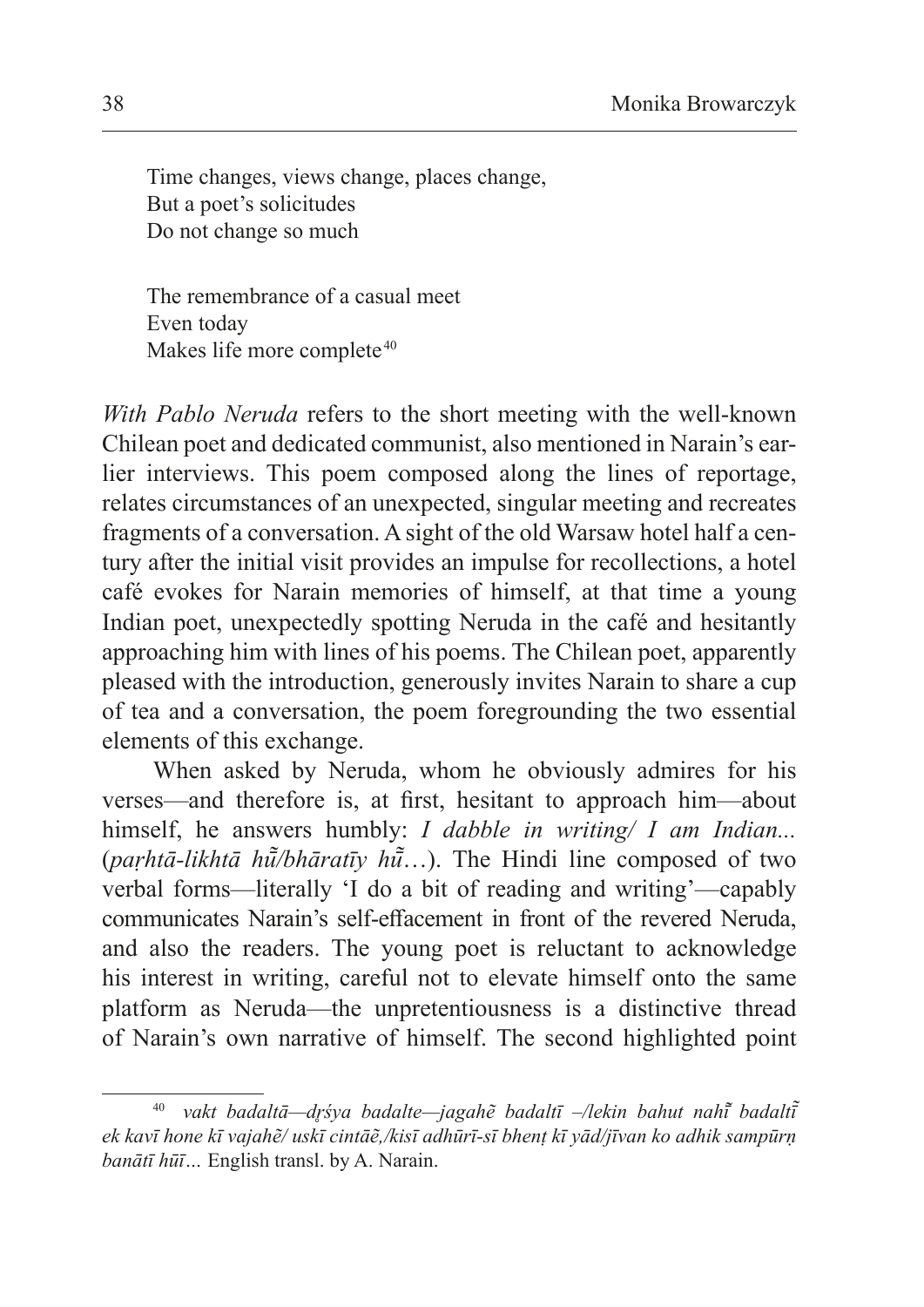of the conversation is Narain's interest in Neruda's associations with India; $41$  if they were stereotypical ("the country of fakirs and philosophers"; *fakir dārśanikõ kā deś*); it is comforting that for Neruda India is the country of Gandhi.

During the ten days of Narain's stay in Warsaw, apart from these creative and intellectual interchanges appreciated for their lasting stimulus, a romance blossoms, in all likelihood quite unforeseeably. *The Blue Eyes* is an intangible account of the affair, which offers glimpses of a relationship between a narrator-cum-character and an enigmatic woman, who is merely introduced as a foreigner, it being the only hint at the connection of this poem with his journey of 1955. The veiled tale of love in the poem is refurbished with some details in the short story *Olga in Warsaw*. Readers learn, foremost, the name of the mysterious woman—Olga; Warsaw is set as the distant location of the affair and some of its circumstances are related. The name of the protagonist, who just like in the poem narrates the tale, is consciously omitted from the text. In a dialogue passage he does introduce himself to the woman, but the space to be filled with his name is intentionally left blank (Narain 2018: 135). It is mentioned, however, that he is an Indian poet visiting Warsaw for ten days, later heading towards Russia, China and then back home. With these many details similar to events in Narain's life, the text can be assessed as an autobiographical account. However, of course, the extent of the factual and the fictitious is impossible to discern, and perhaps there is no need to do so as the poem, just like the short story, at first veil and later unveil the goings-on only to the extent Narain wanted them to be shared with readers.

<sup>41</sup> Neruda visited India and wrote on India. Cf. Heine (Heine 2004): "[Neruda's] 'Eastern Sojourn,' his years as Consul of Chile in Rangoon first in 1927, then in Colombo, subsequently in Batavia, Java, and finally in Singapore. It was in those years that he visited India for the first time, coming to Calcutta in 1928 to attend an All-India Congress Committee session, where he met Gandhi, Nehru and other leaders of India's freedom struggle (for him, 'the entire awakening of Asia' originated in India). (...) His poem *India, 1951* resulted from his second visit, when he came to deliver a peace message to Prime Minister Nehru, and he visited Calcutta again in 1957, at the invitation of the distinguished Bengali poet Bishnu De."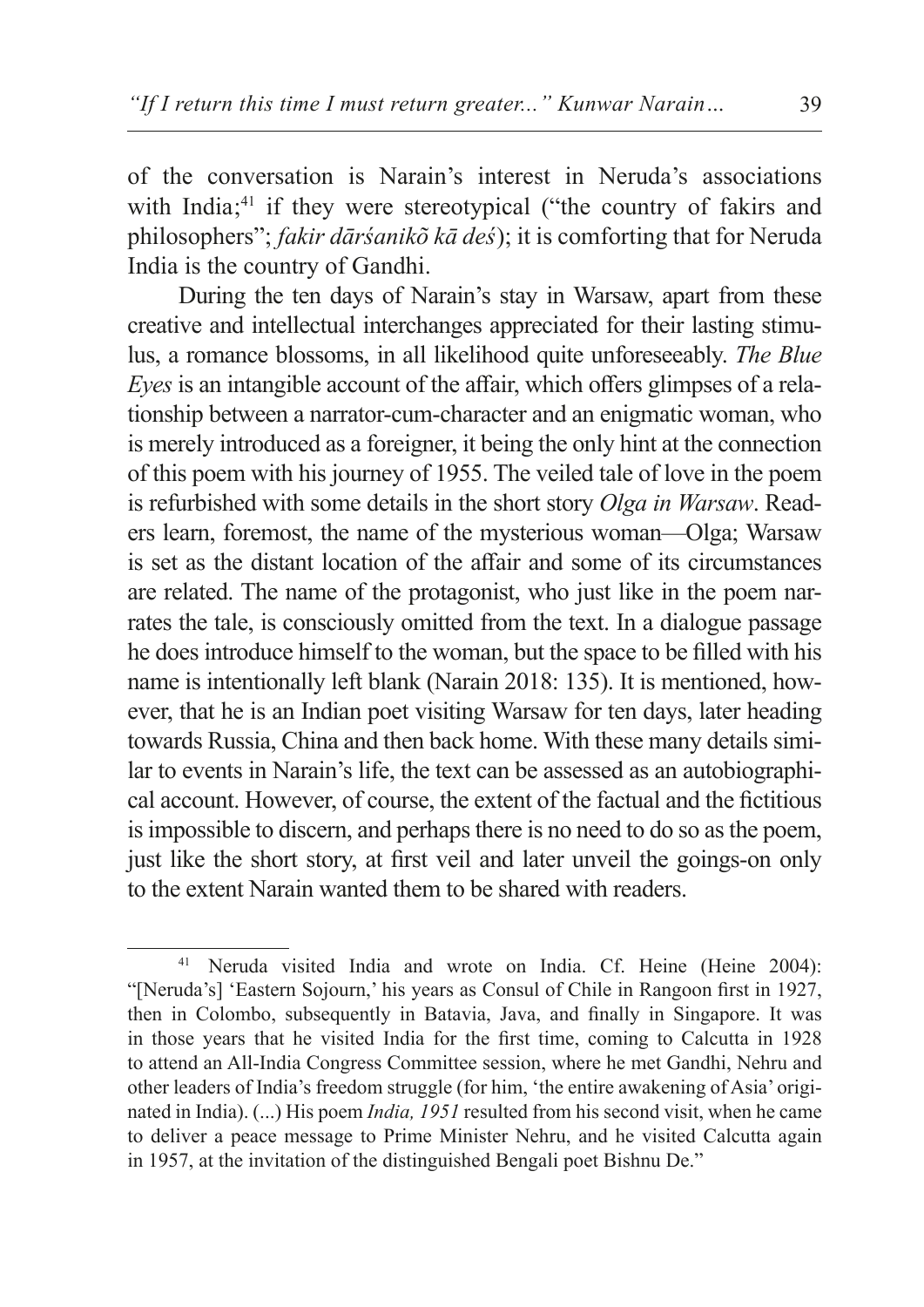The metonymy locked in the title of the poem, the 'blue eyes' (in fact a pair of blue eyes—pointing to a singular person), throughout the lyric signifies a woman, an anonymous woman. The narrative voice consistently refers to her by a series of metonymies, which substitute her with her body parts ("blue eyes," "quivering lips," "shivering arms," "sad lovely eyes," "happy eyes") or, once, with her feminine garment, a skirt, however it is the metonymy of 'eyes' that returns persistently in the poem.

These handpicked metonymies offer afleeting glimpse into the sensual and intimate world of two people in love. The figures of speech referring to female body parts are paired with epithets implying sensitive reaction of the woman to her lover's presence and actions (e.g. quivering, shivering, sadness, happiness). They echo the repertoire of Indian love poetry (classical Sanskrit *kāvya* or later Hindi tradition), which Narain here, like in so many of his other poems, rewrites into a contemporary poetic idiom.

Furthermore, the allusiveness of the metonymies protects the privacy of the couple in love and thus creates anonymity, restricting entry into their intimate circle—the outside world is totally absent from the poem. The metonymies relating to female body and thus implicating the physicality of the woman acknowledge the sensuality of the nameless female character. Additionally, repeated allusions to her persistently evoked physical and sensual presence at some juncture in the past accentuates her absence at present and thus strikes a nostalgic note, but not in the tone of resentment or sadness.

In the poem of four unequal stanzas, the 'blue eyes' appear twice in an evocative opening paragraph, which muses on memories. The expressions *is(ī) tarah yād hai*, or "I evoke (just) like that*"* resurfaces in this and all the following stanzas, creating a lyrical and musical effect of the compositions, which at the same time reproduces the impulsiveness of memories returning in waves. The second part and the first verse of the third couplet mention the 'eyes,' which are again interchanged with the 'blue eyes' in the last verse of the third couplet and in the closing part.

Structuring the poem on two leitmotifs, i.e. the metonymies of the 'eyes' and the phrases of memories being evoked, builds the poem's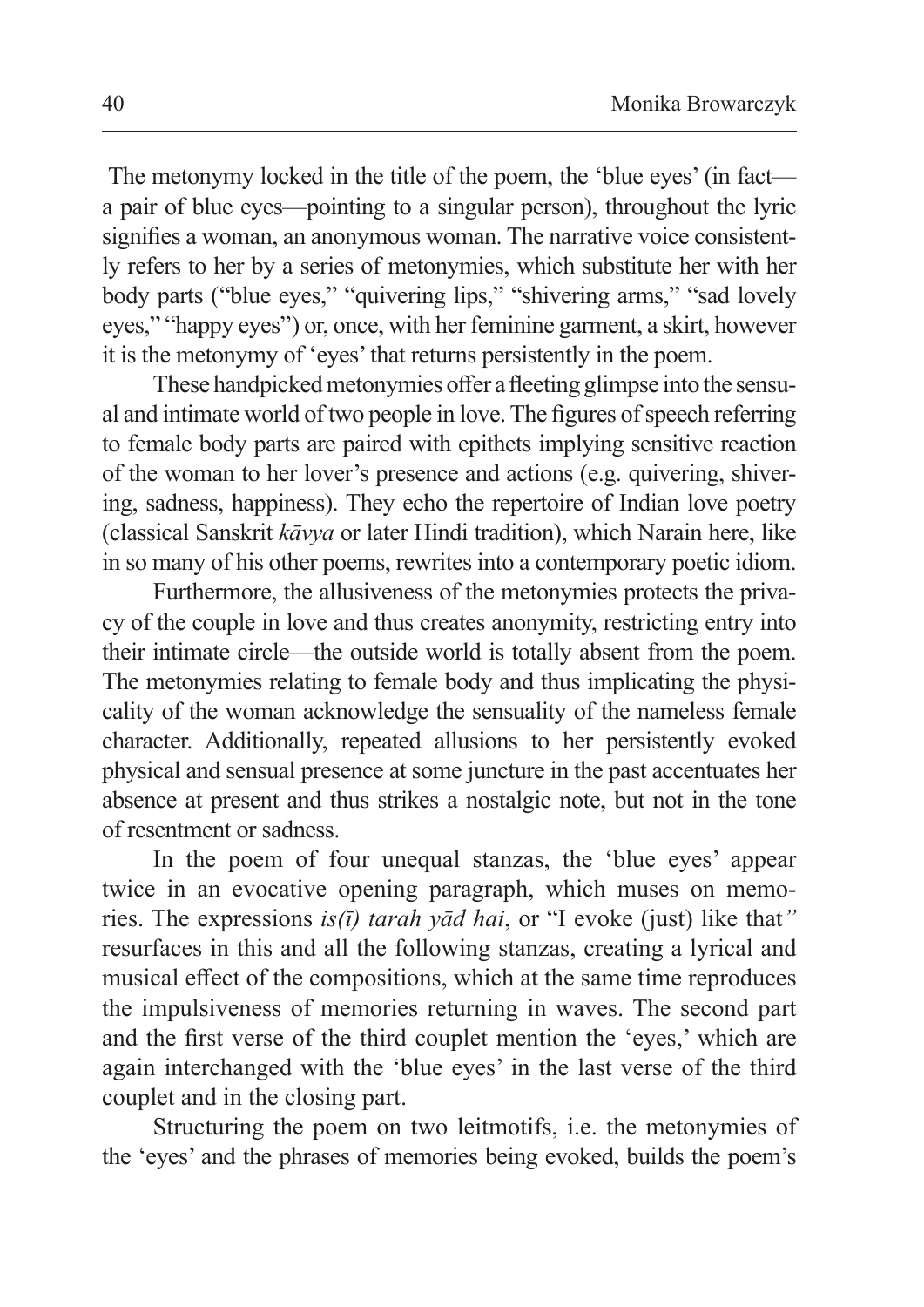narrative, which somewhat differently addresses the ageless anxiety of those in love—the joy of union and the fear of parting. In spite of the initial verses implying that it is a poem about final separation, as the subject of love is here being remembered in absentia, the verses do not express resentment or pain, for the reminiscences of the earlier union bring comfort in separation and thus invoke positive emotions communicated in a series of similes. Consequently, the 'blue eyes', called 'foreign' (*pardeśī*) in the initial verses, are recalled in the subsequent verses in a somehow oxymoronic manner, as something familiar: *"*like home, my own town*"* (*jaise apnā ghar, apnā śahar*) or pleasant, "peals of unstoppable laughter / after an amusing story*"*  (*abādh hāsī ke ̃ fauvāre / kisī hāsanevāli kahānī ke ̃ bād*).

The symmetry of the affair divided equally into time intervals is recounted in the second stanza, which talks of days of fervent companionship, nights of distress spent apart and mornings of hopeful expectations of the next meeting. The 'eyes' here appear in the dreams of the man in love offering him sustenance. The classical conventions of Indian love poetry are again rewritten into an individual idiom of the narrative 'I'. Conventionally, for instance, a 'blade of grass' and 'a dew drop' constitute an archetypal pair of lovers of the Indian love lore, for they meet only at night and are destined to suffer days of longing for each other; in the poem, the couple, more innocently, parts in the evenings and awaits mornings to spend days together, which perhaps reflects autobiographical experiences.

Following the seeming regularity of time in love, divided simply into periods of togetherness and separation, the third part of the poem dwells on the image of a one-time incident: the girl trying to straighten her skirt in the wind and her partner laughing at her futile attempts. These reminiscences of a fleeting moment of playful and unpretentious comfort of togetherness, lead, rather unexpectedly, to a narrative peripeteia, which opens the final stanza.

 The narrator-cum-protagonist suddenly pronounces his unforeseen decision not to meet again; an exchange of sentences and gestures between the couple follows. The density of sensual metonymies present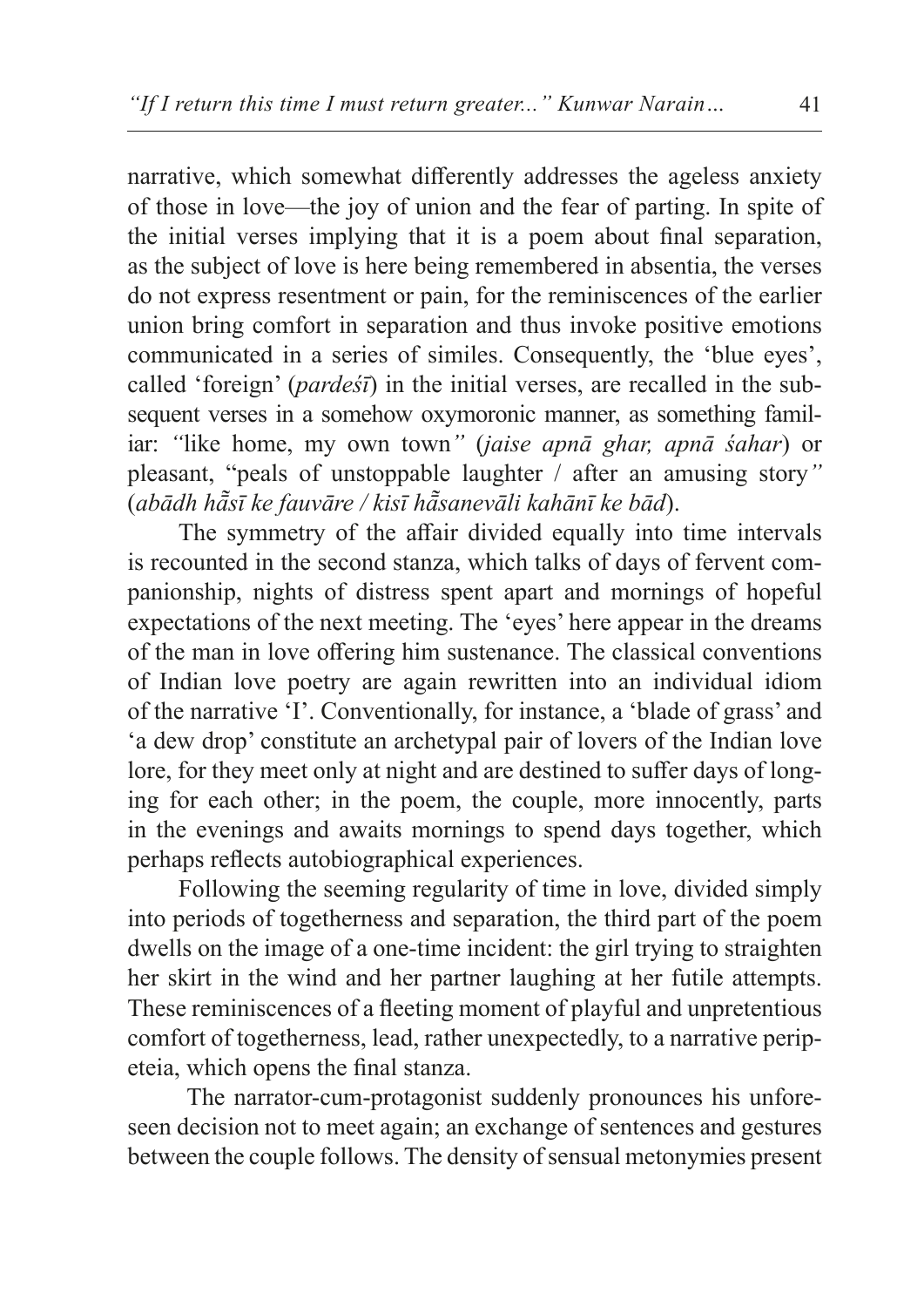in these lines mark the passionate affection of the woman in response to the abrupt resolution of the man. The description of her reaction builds up—tears well up in those "sad, lovely eyes" *(udās pyārī ā̃khē*), two "quivering lips" advance towards her lover's lips—to reach a crescendo of an embrace of two "shivering arms". Her actions, predictably, have a direct impact on the 'firm decision' of the man: it is abandoned—"and my decision became completely immersed in all of these" (*aur mere niścay kā un sab mẽ ḍub jānā*). The man returns to the daily routine of meetings and partings, which make "the blue eyes happy" again.

The final verses of this stanza contain a simile developed upon a synesthetic image, both visual and audial, i.e. an image of the blue sky covered with flocks of chirping birds is compared to the 'blue eyes.' The final verses, thus, structure the composition paralleling the initial part, i.e. recalling the 'blue eyes', and introducing the extended simile. The closing two lines read: "That's it, it is just how I evoke fathomless enchantment of those blue eyes" (*bas, isī tarah yād hai/do nīlī ākhõ kā ̃ athāh vaibhav*).42 The sophisticated phrase abreast of the comparatively simple "those blue eyes" appears an oxymoron and that too enlarged by the hyperbole; however, it seems to capture the impact the love story had—in spite of, or maybe because of, all its sensual intensity, innocence and temporality—on the narrator-cum-protagonist, whom a reader would undoubtedly tend to identify with the poet himself.

Unlike the poem, the eleven-page story provides us with a narrative introduction and a closure to the (same?) love story, as it expands the outline, giving details of what happened before and after. It extends beyond the world created in the verses and limited to two people in love. The first short paragraph reads:

At that time over half of Warsaw was nothing more than a wilderness taken over by rubble and ruins. Dejected people, who had not

<sup>&</sup>lt;sup>42</sup> I am grateful to Maria Puri, who in a conversation drew my attention to the imagery of *vaibhav* in *Ātmājayī.*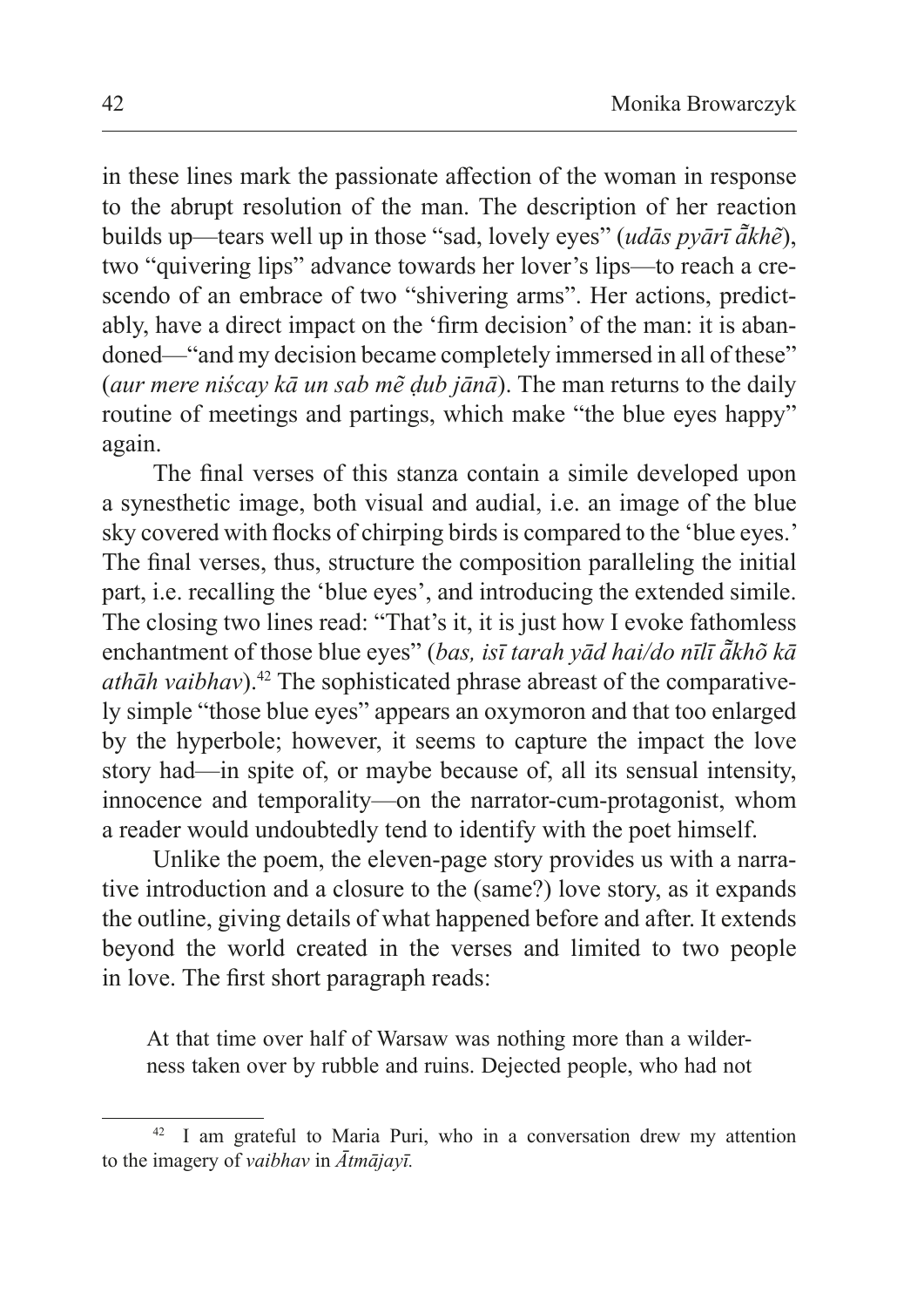wanted the war, as if by sheer 'not wanting' one could escape every single thing one didn't want.<sup>43</sup>

In this manner, in the opening sentences, the narrator-cum-protagonist succinctly sketches the background, the retrospective timeline, as well as sets an overall tone of gravity, leading us, in the second paragraph, into the ruins of the ghetto, where together with a young German youth he is looking at a poster displaying Jews—men, women and children with raised hands facing the wall—and German soldiers shooting at them. Uneasiness and grief of the young German, confronted with the graphic image of cruelty, prompt the narrator into reflections on war and conflict that affect all who partake in them. He further muses on the inner conflict and varied consequences of such an engagement for the common man and for the historical figures notorious for spreading wars and terror—Genghis Khan, Napoleon and Hitler—people whose inner anguish brings about havoc. Characters from the other end of the spectrum, Buddha and Jesus, fascinate the narrator not for their philosophy but for their quest for inner peace. Expression of horror at the extent of cruelty of the Second World War and the empathy the storyteller felt for those affected ends the opening part.

The six initial paragraphs do not mention any woman protagonist, though those reading the story with its title in mind await her entry anxiously. She is announced in the next part of the short story, at first by a mere 'she,' during a brisk conversation between the protagonist and his friend. It is only when her name, Olga, is pronounced for the first time by the friend that the narrator retrospectively narrates their first encounter. Apparently, the previous day, the participants of a youth festival gathered on a famous street in Warsaw and the main character attempted to skip the festivities. He failed, for, in the true spirit of the merry celebrations, he was asked to dance by different women

<sup>43</sup> Narain 2018: 132: *us samay ādhe se zyādā vārsā keval vidhvans aur ṭūṭī imāratõ kā jangal thā. sahme hue log jo yūdh nahī cāhte, jaise na ̃ cāhne se har na cāhī jāne vālī cīz se chuṭkārā mil jātā hai.*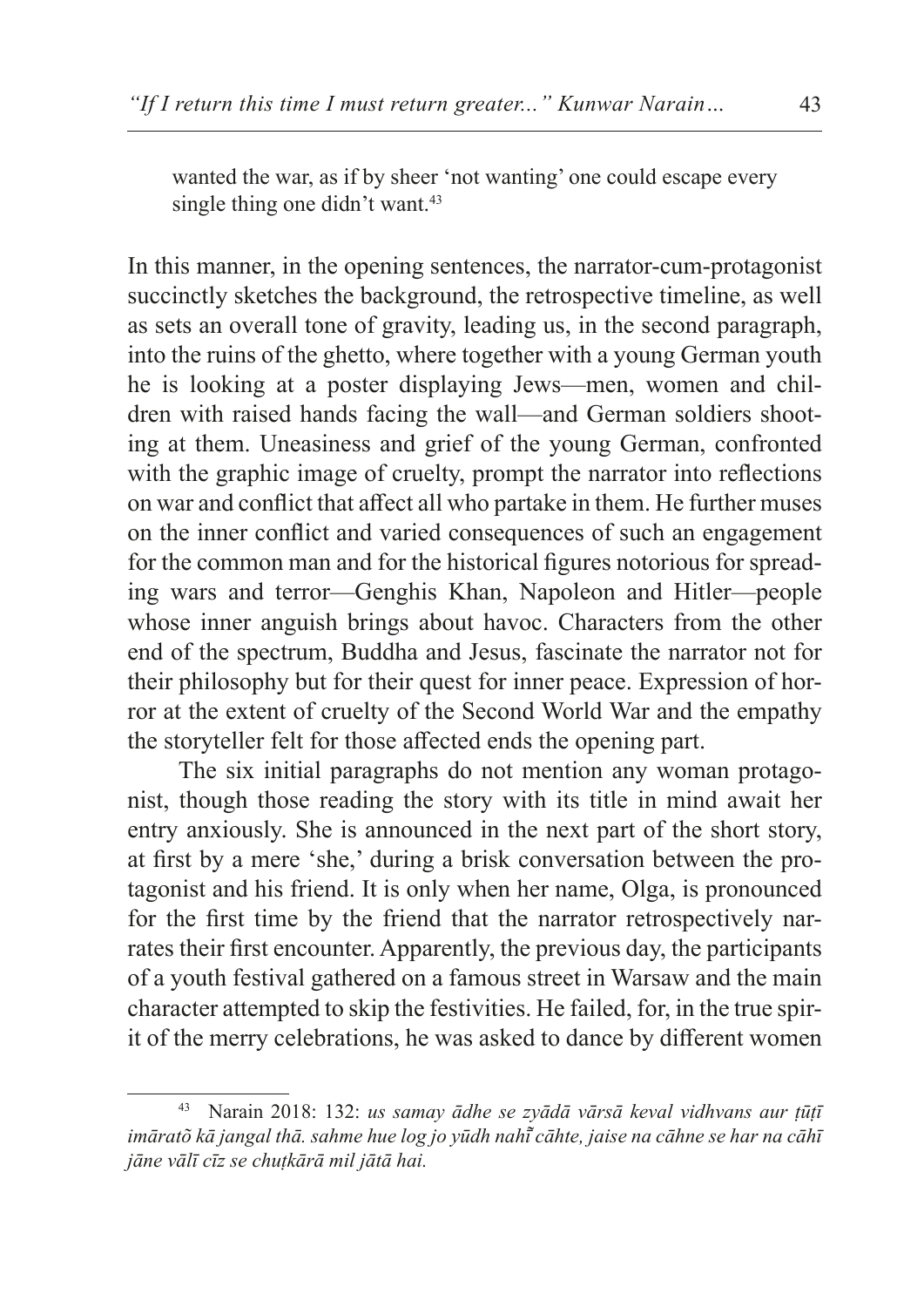totally unconcerned with the fact that he did not know how to dance. Ultimately, a young woman saved him from this peculiar predicament pirouetting with him across the street. The protagonist and the woman engaged in a witty conversation, learned each other's names, and promised to meet the next day. The shift from the reflective and sombre atmosphere of the introductory passage to the joyful lightness of the next part is very telling, and this alternating between the tones of jubilation and gravity will continue to structure the story throughout.

Interestingly, the short story broadens the storyline, which was vaguely delineated in the poem, but some scenes and certain elements of the imagery are reused. The critical addition is the insertion of the outside world as a setting to the short story and an increase in the number of protagonists. The scenes of the blossoming affair are interrupted here, in the story, by reflections on war and destruction, for the landscape, namely Warsaw destroyed by the war, and the woman protagonist, who witnessed that havoc, induce such thoughts. The two leitmotivs of love and the world hostile to it—and gravitating towards its opposite, the violence and destruction—are skilfully interwoven in the tale.

The tale of romance—correspondingly to the mode of the poem is conjured by recourse to different senses. The retrospective scene of the first encounter, for instance, steers smoothly towards the next morning's meeting and the visit of two young people at the cinema. The protagonist admits being overwhelmed with the corporeal presence of the woman that translates into his intense sensual reactions:

Olga was next to me and the movie was in a foreign language, so it didn't hold my attention. The touch of her delicate, bare arms was intoxicating, and the moist fragrance of her golden hair ensconced in me.<sup>44</sup>

It is not only the sensuality present in the descriptions of an affair that is being evoked by the story in the manner similar to the poem, but

<sup>44</sup> Narain 2018: 135: *olgā pās thī aur film videśī bhāṣā mẽ, is kāraṇ citr mẽ aur bhī kam rucī le sakā. uskī narm, avastr bāhõ kā sparś mādak thā, aur uske sunehre keśõ kī ek bhīnī mahak mere andar bas gaī thī.*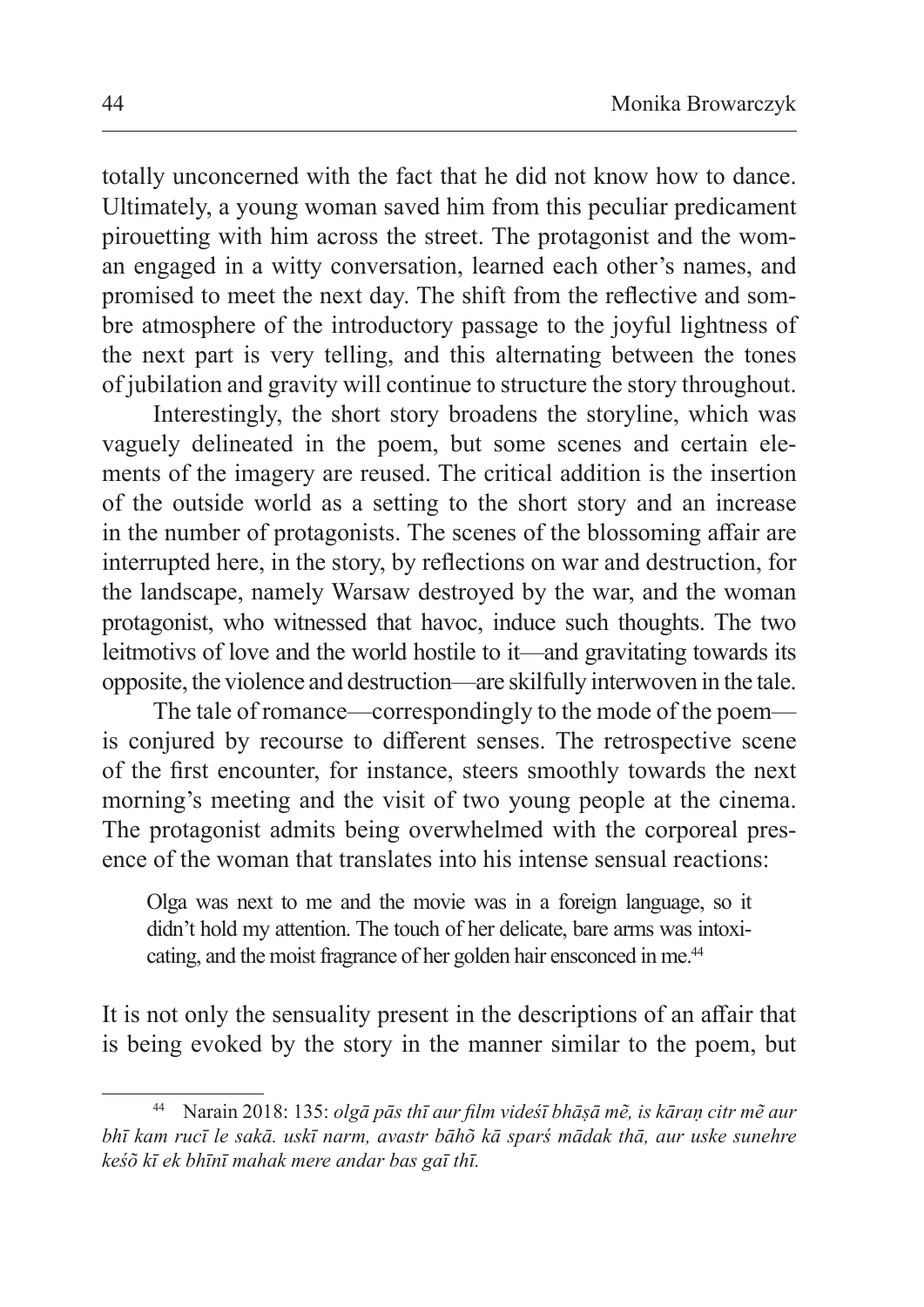also the imagery, for instance of the eyes that bring similar associations: "The sky was so clear… like Olga's truthful eyes."45 The narrator notes the woman's reactions and mood swings. In joyful moments Olga suddenly lapses into sadness or seriousness; she seems internally bruised by the traumatic experiences corresponding with the destroyed buildings around. The protagonist is charmed by Warsaw while Olga cannot see beauty in the mutilated town, for the turmoil that caused it is still fresh in her memories: "Don't the bruises left by the ferocious claws that sunk deep into it, the wounds left by bloodthirsty teeth make it ugly?"46 In response the man admits to being enchanted with the place because of his attraction to her. Furthermore, he responds to her qualms about the shortness of time they may spend together:

But why should we think about the future. I want to live these days, so unexpectedly given to us, to the fullest. These ten priceless days granted us should not be taken away by what happens next. We might get bored of each other in ten days! Won't the parting be then a desired thing? Our being together may be more unbearable than being apart, the way life at times is more distressing than death.<sup>47</sup>

That is how readers learn that it is not only Olga who is disturbed by the trauma of the bygone; the main protagonist, too—burdened in his own way by the past, which is implied too by his earlier reflections on the inner angst—devises his own strategies to endure. Confronting the inevitability of whatever an uncontrollable future may

<sup>45</sup> Narain 2018: 136: *āsmān kitnā sāf thā… olgā kī niṣkpaṭ ākhõ ki ̃ tarah.*

<sup>46</sup> Narain 2018: 136: *lekin us par gaṛe hue ye vahśī pañjõ ke niśān, khūnī dātõ ke ̃ ghāv—kyā ise kurūp nahī banāte? ̃* Cf. imagery in Adam Zagajewski's poem *Poems on Poland.*

<sup>47</sup> Narain 2018: 137: *lekin abhī āge kī bāt kyõ socī jāe. ye din jo akasmāt mil gae haĩ unhẽ jī bharkkar jīnā cāhtā hū. jo ̃ hogā in amūlya das dinõ ko āj hī kyõ le le? śāyad das din mẽ ham ek dūsre se ūb hī jāẽ!... tab vidāī kyā ek vāchnīy ghaṭnā na ̃ hogī? hamārā sāth rahnā vidāī se bhī adhīk asahya ho jā saktā hai, vaise hī jaise jīvan kabhī-kabhī mr̥tyu se bhī adhik apriy.*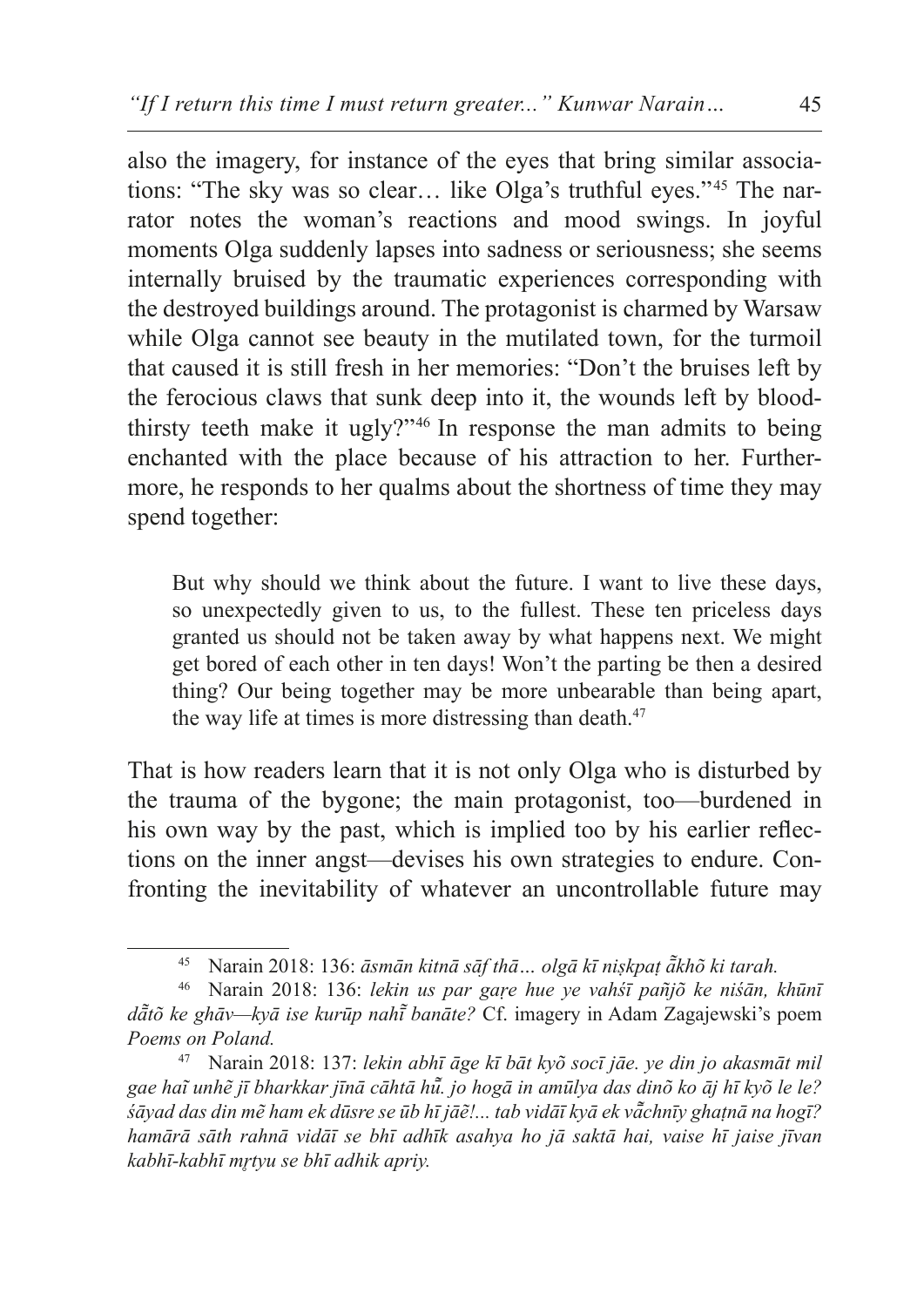bring, he responds with a tactic of living the moment in spite of whatever happens next. In the midst of that discussion on the most fundamental things, it is now Olga's turn to change the tone, which she does by asking whether they should now spend time on loving each other or on understanding what love is (Narain 2018: 137), to which the protagonist's witty answer is that they should do both.

However, when the woman names the feeling developing between them, the protagonist grows alarmed by the possible frivolity of his approach to the affair. He suddenly realises, contrary to his earlier comments, that given circumstances—the short time they will spend together and their different cultural backgrounds—falling in love seems thoughtless and foolish. Growing protective of her and recognizing her innocence, he comprehends this affair has to be ended and that realisation prompts him to tell Olga that they must not meet again. Here, perhaps, the reason behind the sudden 'firm decision' *The Blue Eyes* mentions is unveiled. And like in the earlier composed verses, in the story, too, Olga's proximity and even more so her confident expectation of him coming to meet her again changes his resolve.

What follows, hence, is not an estrangement but growing nearness, revealed by the next scene, a walk in the rain, the description of which, composed in condensed prose of poetic intensity, chronicles the sensuality and blissfulness of being together:

Two bundles of fervent, embodied feelings of closeness next to each other under the umbrella—walking not on the earth, but in the clouds. Loving touch of trembling fingers on each other's arms. One, single, united feeling of closeness perfumed by flowers; eyes filled with stars.<sup>48</sup>

A potent metaphor applied by Narain here seems untranslatable; he personifies an abstract noun 'closeness' (*nikaṭtā*) and uses it in

<sup>48</sup> Narain 2018: 138: *ek chāte ke nīce do garam nikaṭtāẽ - dhartī par nahī, ̃ bādalõ mẽ. bāhõ par kāptī u ̃ ̄gliyõ kā sneh-sparś. ek ̃ nikaṭtā jis mẽ phūlõ kī mahak hai, ek dr̥ṣṭī jis mẽ tare.*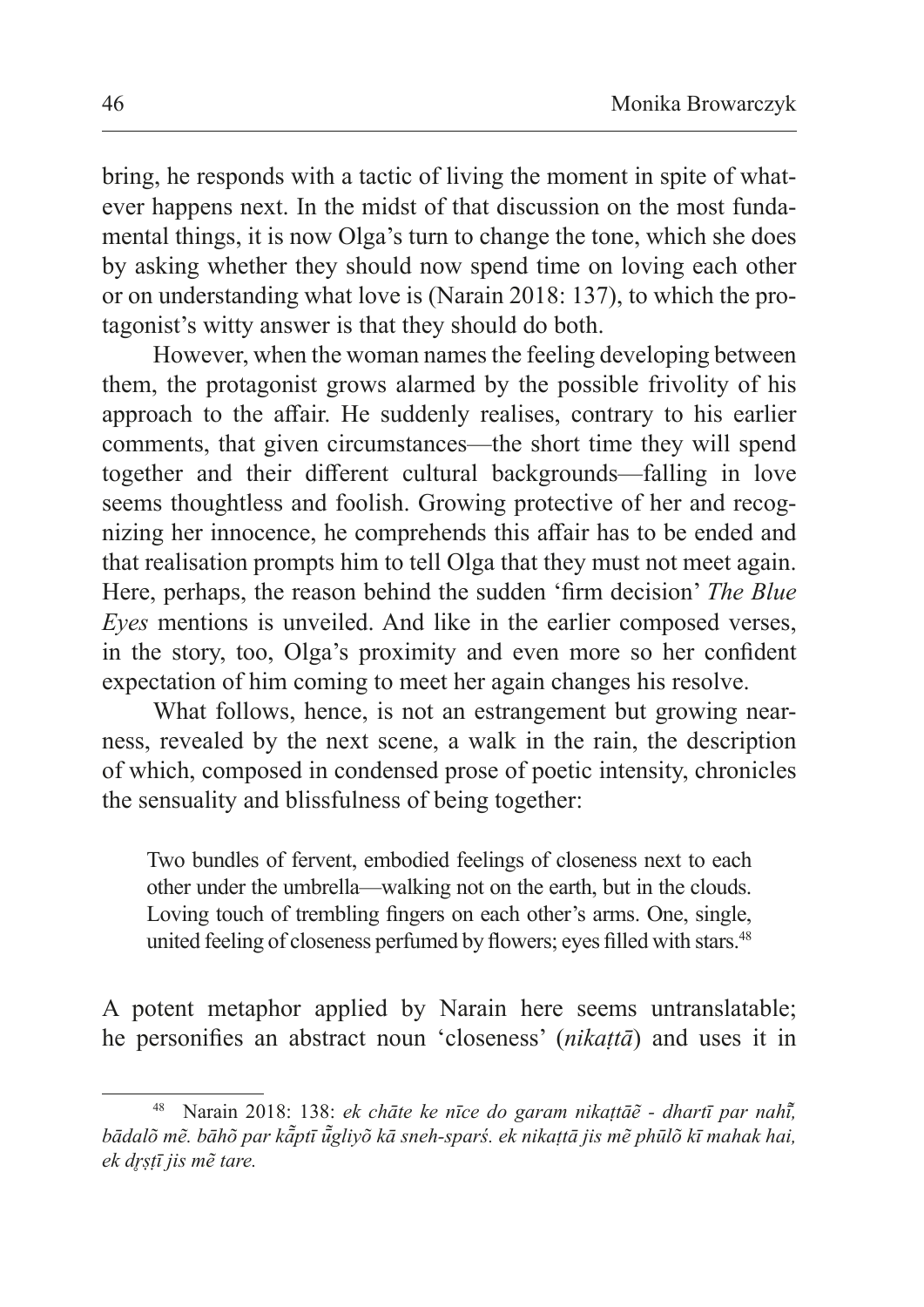plural, simultaneously applying it as a metonymy, a replacement for the couple.

Contained in the story's wider context of the then destroyed town are other characters too. The following passage, for instance, describes a meeting of the protagonist with two of Olga's friends, her classmates. During the casual conversation in a café, the protagonist intuitively realises that the two new acquaintances are just friends, not sweethearts, which makes him restless and at that moment he turns to Olga for reassurance, perhaps looking for guarantee of the romantic nature of their relationship. Observing her expressionless face, her insensitivity to his anguish, he suddenly experiences an intense sense of alienation. He abruptly sees himself an inept addition to the company of the other three Poles, for it is implied they share so many similarities—a common cultural background, including a common mother-tongue, and shared experiences of the past—and suddenly their friendliness seems insincere to him, and hence his sense of belonging disappears. The closeness celebrated in the previous passage is starkly contrasted with the sudden alienation of the protagonist in the following one. Interestingly, it is not caused by dramatic developments but by a suddenly ascending intuition of feeling alone though in the company of others. At that moment one of Olga's friends promises to introduce him to some Polish writers, which makes him somehow comfortable in their company again.

In the last scene of the short story pertaining to the affair, Olga feigns being angry with the protagonist for kissing her in public. He teasingly replies that he heard such a display of affection was common in her country. To that Olga's disposition alters abruptly, and so does a conversation that turns from light-hearted to solemn. The woman wonders aloud if the pitiable condition of her town is "a result of unbound love or unbound hatred" (*berok pyār kā natijā hai yā berok nafrat kā?* Narain 2018: 142). Her seriousness abruptly creates a distance between her and the protagonist, and for the second time during this intense period of experiencing togetherness, a feeling of loneliness overwhelms him. The scene, read along with the previous one, brings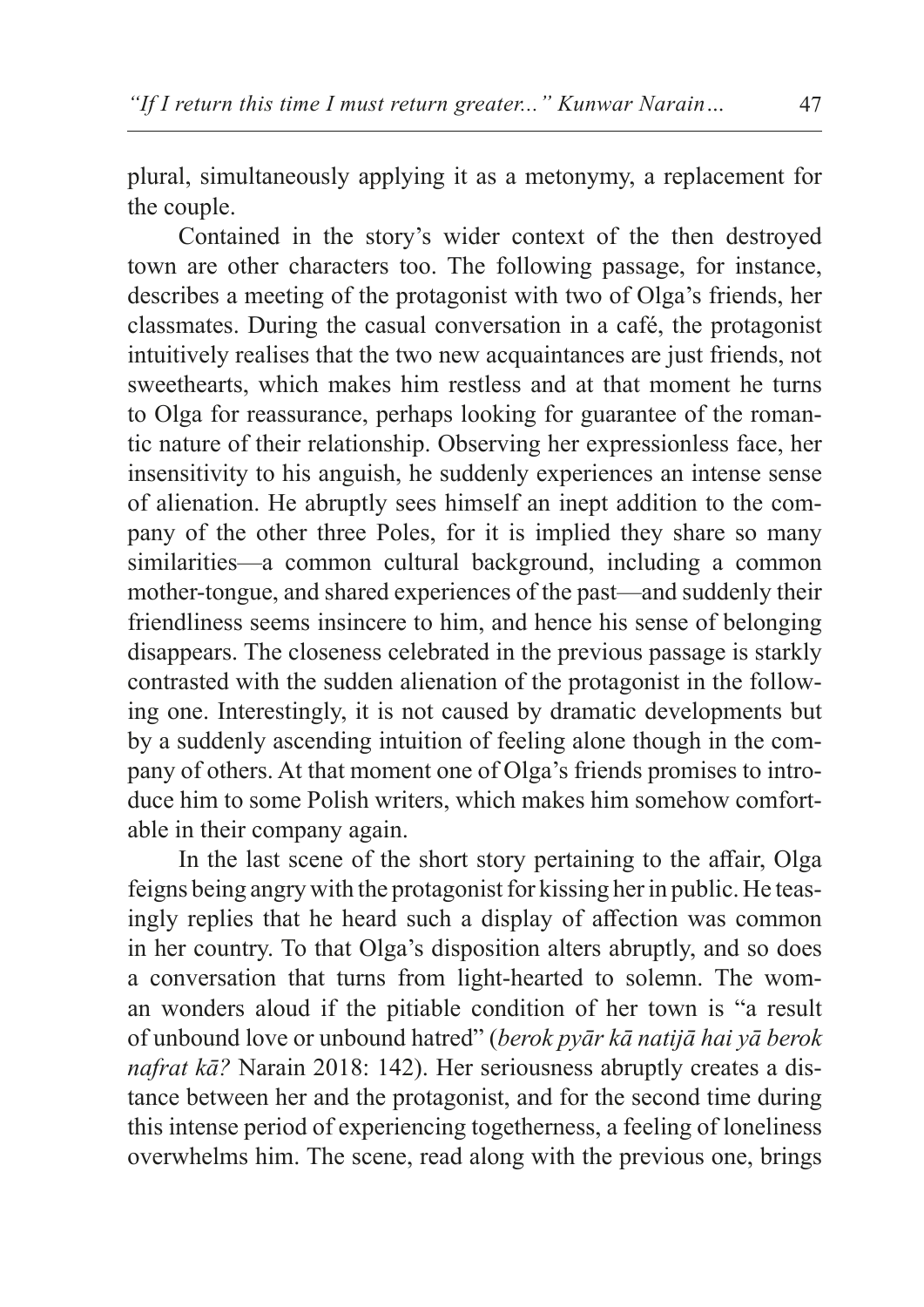into sharp relief the second theme (apart from love and destruction) that preoccupies the narrator-cum-protagonist, i.e. a sense of alienation, which returns in spite of the fact that the protagonist is in an ongoing relationship.

When Olga gestures towards a destroyed church commenting on its beauty before the war, the protagonist comforts her: "These things will remain alive somewhere in our inner world, in our sublime and secret feelings. Even your eyes will stay alive in me and in those eyes, all that of ours we call today love."49 These lines reverberate with the lines of *The Blue Eyes* and, perhaps, give readers another clue about the contentment expressed in the short story and the poem, the contentment in spite of the separation*.* 

A short concluding two-paragraph passage provides closure to the story. It tells of the correspondence of the main protagonists, which lasted several years after the man's return to India, and of his shock when he was informed by Olga of her marriage and decision to move out of Poland. The protagonist-cum-narrator comments: "I think no story is complete in itself. It must start and end somewhere—like life."<sup>50</sup> His stoical approach condensed into two sentences speaks volumes of what the past has taught him.

The story ends with the coda-like final paragraph describing the protagonist's visit to Warsaw after some years. He finds the town and its inhabitants changed: "Warsaw too has changed and now you could see a completely new town, new people. In that irrepressible desire to live there was beauty and hope too."51 Like in the poem, *The Blue Eyes*, here too the closing sentences—taken together with the opening lines of the short story—pay tribute to life and love, though in its

<sup>49</sup> Narain 2018: 142: *ye kahī na ̃ kahī hamārī andar kī duniyā mẽ zindā rahtī ̃ hai, hamārī udātt yā rahāsya bhāvnāõ mẽ. jīvit rahẽgī mujhmẽ bhī, tumhārī ākhẽ - ̃ un ākhõ mẽ hamārā yah sab kuch jise ham āj pyār kā nām de ̃ rahe haĩ.*

<sup>50</sup> Narain 2018: 143: *soctā hū ko ̃ ī bhī kahānī pūrī nahī hotī. kahi ̃ ̄ se ̃ śurū aur kahī sam ̃ āpt ho jātī hai—zindagī kī tarah.*

<sup>51</sup> Narain 2018: 143: *vārsā bhī badal cukā thā aur ab vahā ek ̃ naya śahar, nae log dikhāī de rahe the. is adamya jijīviṣā mẽ bhī ek aparājey sundartā aur āśā thī.*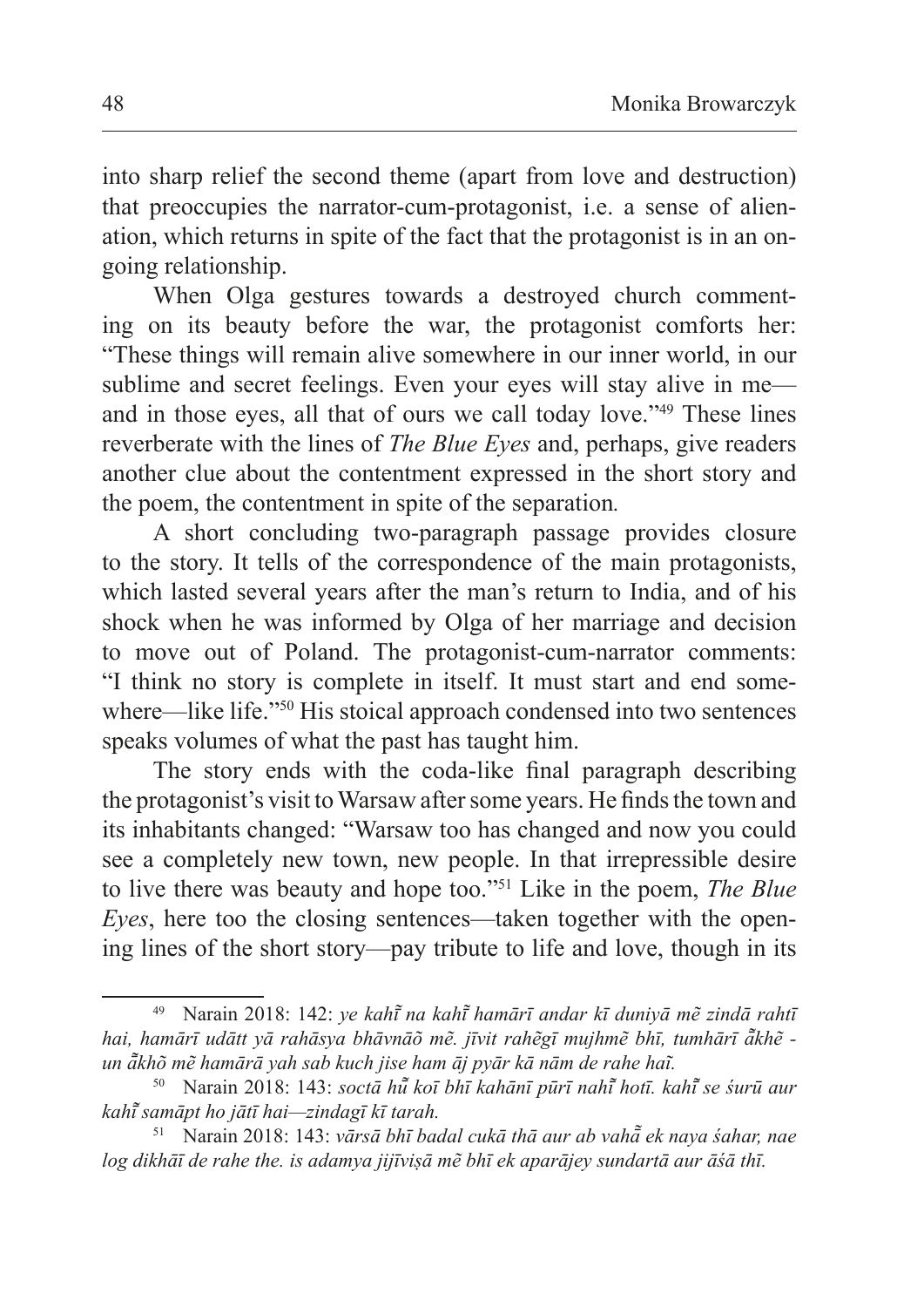unromantic manifestation, which perhaps is another reason behind a tone of general contentment that the story contains.

*In Krakow Zoo* (2002) weaves another tale of a real-life encounter reworked into a poem. It is an unconventional poem on love and an exceptional poem on empathy; it touches upon the sense of alienation, and both the uniqueness and the repeatability of our experiences, which Narain stretches beyond the realm of human feelings. The poem, hence, describes the narrator looking at an elephant in the zoo in Krakow. The animal is in distress, for he has lost his consort. In the introductory verses, the narrator satirically contemplates if living in a well-supplied foreign zoo was not a reason enough to be content, which leads him to poignant negation, as even such favourable circumstances do not make the sense of loneliness any more bearable. The narrator expresses his wish to know what the elephant really goes through but is left with sheer speculations. He employs a subjunctive verb form *jānū*, or *<sup><i>̃</sup>* I wish I knew' that I take as a clue to reading of this poem,</sup> for it expresses a humble wish of the narrator, a wish that at the same time seeks to include the consent of the animal; it is as if the narrator emphatically apologizes for interrupting the animal in mourning.

Unsurprisingly, Narain, who is known to have befriended trees,  $52$ looks at the elephant in the Krakow zoo as a living being afflicted by sorrow and thus rewrites a conventional fable into a contemporary meditation on love and the beyond. India has a long tradition of fables which anthropomorphize animals and make them personify human folly and wisdom. Animals populate Hindu, Buddhist and Jain mythologies. Buddha lives through different births in the forms of different animals. In Hinduism, gods take animal and semi-animal forms to remind the faithful that divinity comes in all forms and is beyond human understanding of norms, which takes us back to pre-historic

<sup>52</sup> Cf. *Merā ghaniṣṭ parosī* (*My Intimate Neighbor*), a poem dedicated to an old tree and poems collected by Apurva Narain in his English translation in a separate chapter named "Trees" (Narain 2008: 151–177). Stasik (Stasik 2014) has written an article on that deep connection of Narain and trees.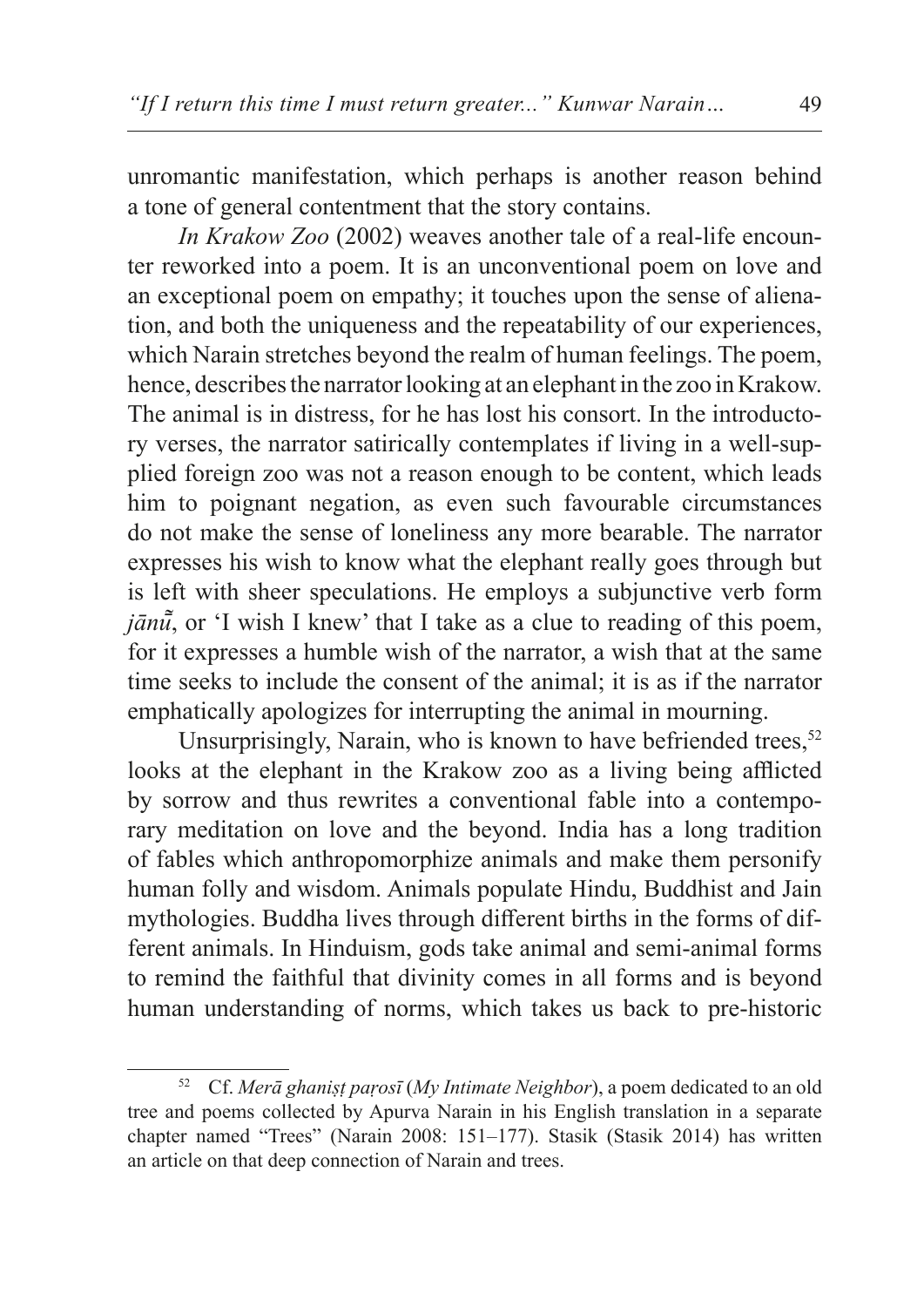times of animal worship. The elephant-headed Ganesha is a scribe of the great Indian epic, the *Mahabharata*, and Hanuman, the monkeygod, is one of the main characters of the second one, the *Ramayana*. The elephant in particular, not only in India, but by and large in Asia, evokes a myriad of cultural associations.

Narain frames that entire historical, mythological, and religious heritage in a short unpretentious poem, which readdresses traditions and conventions both from a contemporary and individual perspective. The narrator of the poem, unable to communicate with the elephant, observes him closely and presents his observations in a series of similes based on specific personifications:

From his wet eyes he looks like a poet, from his probing trunk, a scientist, from his forehead, a thinker, from his ears, a saint.<sup>53</sup>

This passage brings to mind an old Buddhist parable explaining the complexity of truth. It tells of a group of blind men touching different parts of an elephant and fighting over their contrary conclusions, as the results of their research are based on different body parts that they put their hands on. The poem, *In Krakow Zoo*, is somehow contrary to this reading; here, different shapes of elephant's body hint at potential human-like qualities of the elephant visible to the narrator. The Buddhist tale is a story of ignorance; Kunwar Narain's poem is a tale of sensitivity, kind-heartedness and empathy, hinting at animal sublimity we are perhaps incapable of understanding at present. The final verses read:

<sup>53</sup> Narain 2008: 213: *uskī gīlī ākhõ se ̃ lagtā hai/vah ek kavī hai/sūḍ ̃ se lagtā ki vaigyānik hai,/māthe se lagtā hai ki vicārak hai,/kānõ se lagtā hai ki gyānī.*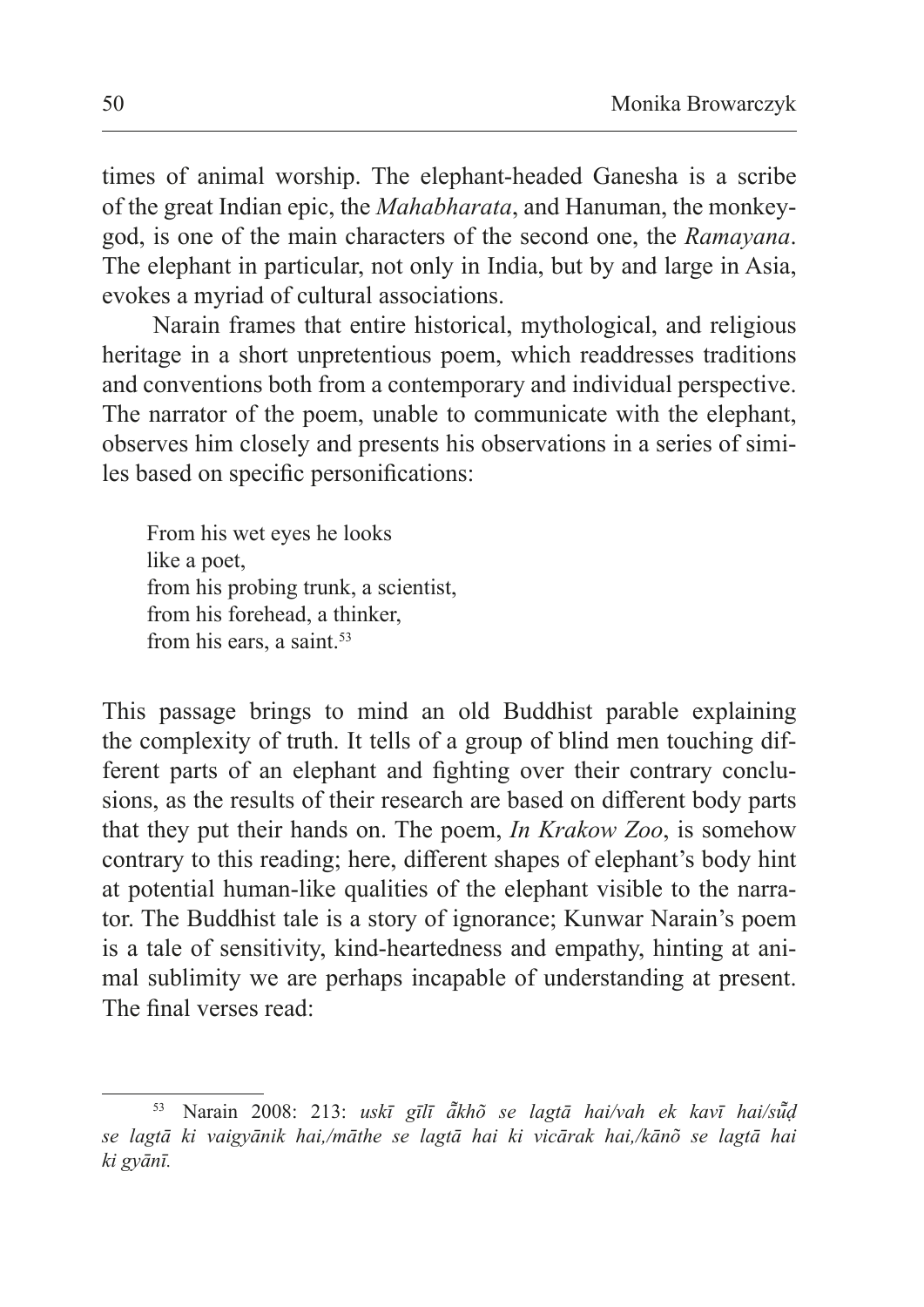but immersed in a sadness even an elephant looks so human.<sup>54</sup>

#### **The Past in its Reminiscences and Retellings**

In an early interview from 1977, Narain (Narain 2010 [1977]: 19) talks about how images, words, sounds and thoughts gradually crystallise into a poem. The autobiographical poems and the short story which relate his journeys to Poland, mainly the 1955 one, display how these images, words and sounds are creatively structured into different modes of retelling his past. Here, the autobiographical narratives seemingly simple in form are open to readers' multiple interpretations.

Remarkably, all of the compositions revisit encounters, and even more interestingly *The Blue Eyes* and *Olga in Warsaw* seem to narrate the same episode from different points of time and in distinctive modes of writing, throwing light on Narain's writings in poetry and prose. Two accounts of a single incident of unexpected love turn into two startling narratives of love contextualised variously as nostalgia towards experience of bygone love and as the transforming drive that conquers destruction.

Emotionally loaded images and impressions attending the reminiscences presented in the interviews reappear in the poems. The poem and the short story discussed above evoke similar scenes from the past but the canvass of prose writings are overall much wider than the world limited to two people in love presented in the poem. The shift from the 'tiny universe' of the couple into the world extended to the destroyed town in the short story adds a layer of reflections on the destructive forces of humankind versus its capacity to rebuild.

It is not only the autobiographical theme of these compositions but the fact that they dwell on memories and on the process of remembering that make them interesting from the perspective of reflections

<sup>54</sup> *lekin ek udāsī mẽ ḍūbā/ kitnā manuṣya lagtā hai/ek hāthī bhī.*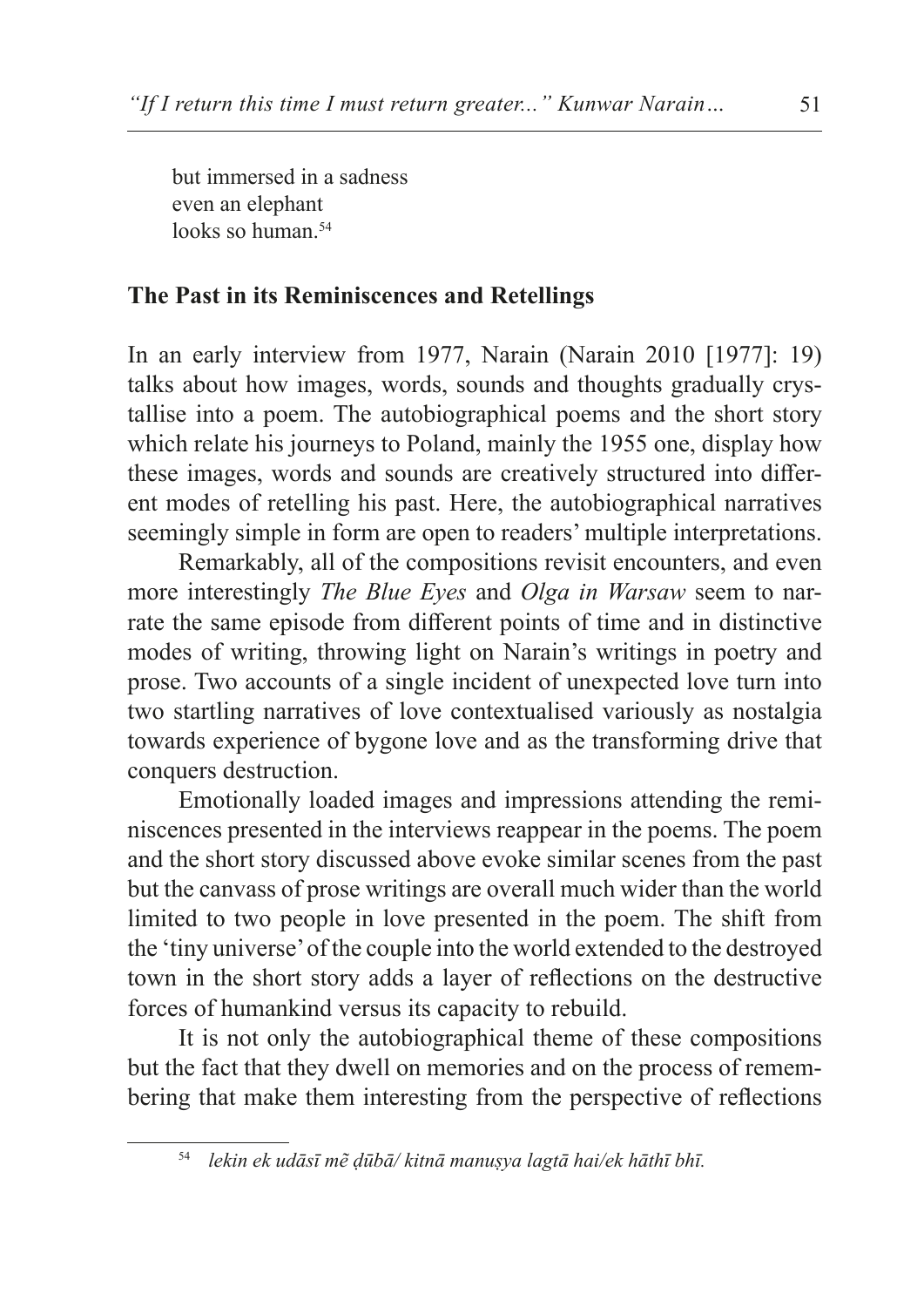on how people narrate their past. The poems disclose what one remembers and how one remembers it. They discuss individual experiences and evoke the universal element in them.

When in 1965 Narain discussed Shankara and Kabir and their urge to develop inner knowledge in spite of death, he recognized that it was not despair to win over death that motivated them, but rather the inner resolve to achieve in their own lives, both for themselves and for others, something greater than death, something that rises above individual happiness (Narain 2008 [1965]: 7). This thought seems to remain Narain's point of reference, bringing into sharp relief the authothanatographic impulse of his writings.

### **References**

- Dabral, M. 2017. *Kunwar Narain: The Poet of Love and Deep Reflection*. (Translated from Hindi by Sneha Chowdhury). http:// indianculturalforum.in/2017/12/04/kunwar-narain-the-poet-oflove-and-deep-reflection. [Hindi original: http://indianculturalforum.in/2017/11/22/प्रेम-और-दार्शनिकता-का-कव/:] (10.06.2018).
- Heine, J. 2004. *Pablo Neruda, Poet of the People*. http://www.thehindu.com /2004/07/15/stories/2004071501261000.htm (20.08.2018).
- Long, M. 2015. The Auto-Bio-Thanato-Heterographical. In: C. Colebrook (ed.). *Jaques Derrida: Key Concepts*. New York: Routledge: 10–18. https://doi.org/10.4324/9781315744612-2.
- Miller, N. K. 1994. Representing Others: Gender and the Subjects of Autobiography. In: *Differences*, 6 (1): 1–27.
- Narain, K. 1999 [1998]. *Āj aur āj se pahle*. Nayī Dillī: Rājkamal prakāśan.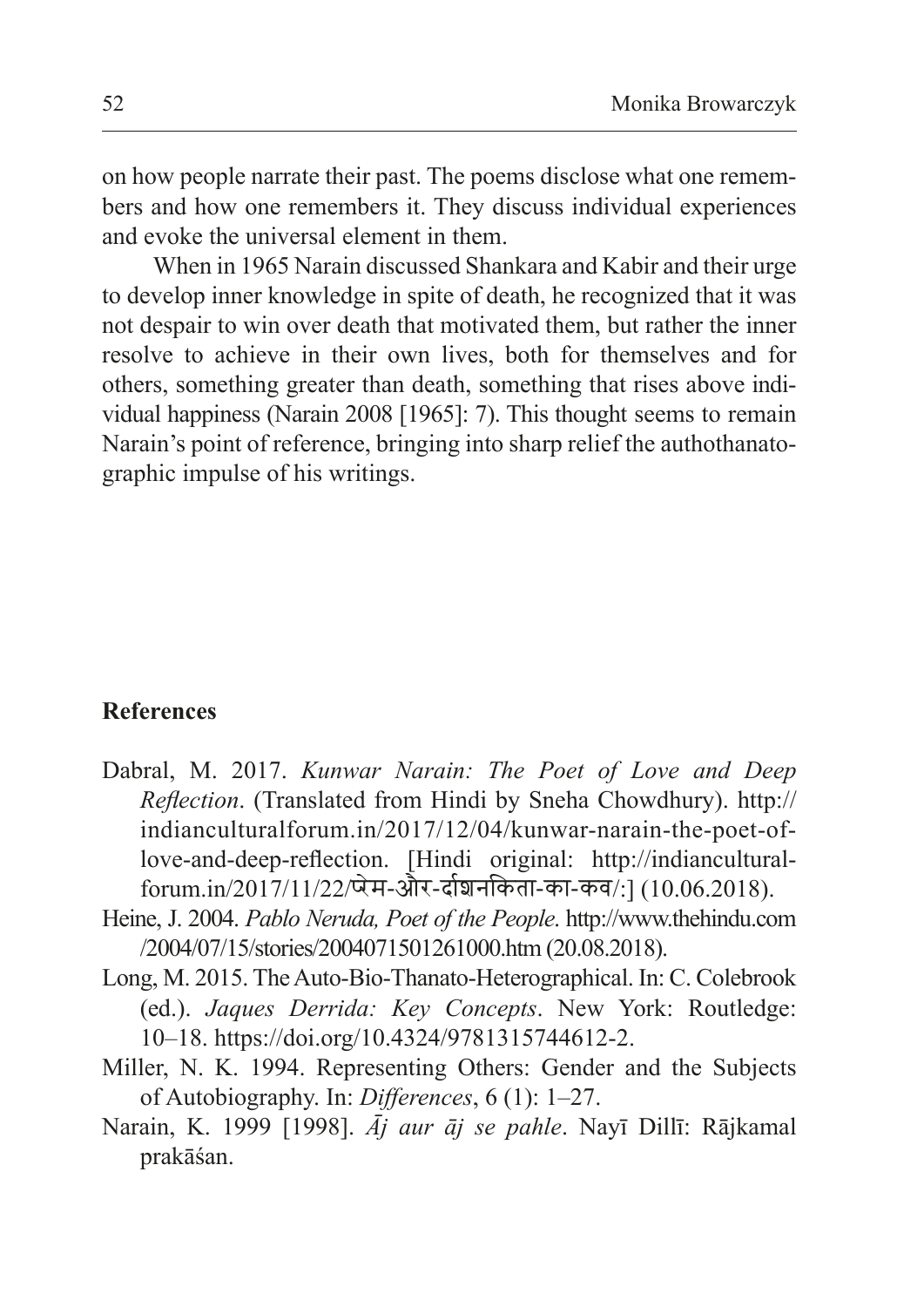- —. 2007 [1971]. Pāṭhakõ se. In: K. Narain. *Ākārõ ke āspās*. Dillī: Rādhākrsna: 7-9.
- —. 2007. R. Czekalska, A. Kuczkiewicz-Fraś (transl.). *Przez słowa*. Kraków: Księgarnia Akademicka.
- —. 2008 [1965]. Bhūmikā. In: K. Narain. *Ātmājayī*. Nayī Dillī: Bhāratīy gyānpīṭh: 5-12.
- —. 2008. *No Other Worlds. Selected Poems*. A. Narain (transl.). Delhi: Rupa.
- —. 2010 [1977]. Mere lie kavitā likhnā ek anivāryatā hai. Interview with Vinod Bharadvaj. In: V. Bharadvaj (ed.). *Mere sākṣātkār. Kũvar Nārāyāṇ*. Nayī Dillī: Kitābghar Prakāśan: 14–34.
- —. 2010 [1979]. Sab pāthak ek hī tarah nahī hote. Interview by Vinod Bharadvaj. In: V. Bharadvaj (ed.). *Mere sākṣātkār. Kũvar Nārāyāṇ*. Nayī Dillī: Kitābghar Prakāśan: 62–73.
- —. 2010 [1988]. Kavitā ke sthāyī sarokār kam badalte haĩ! Interview by Vijay Kumar. In: V. Bharadvaj (ed.). *Mere sākṣātkār. Kũvar Nārāyāṇ*. Nayī Dillī: Kitābghar Prakāsan: 35–45.
- —. 2010 [1995]a. Apnī kāvya-racnā ke bare mẽ. [speech on receiving Sahitya Akademi Award]. In: V. Bharadvaj (ed.). *Mere sākṣātkār. Kũvar Nārāyāṇ*. Nayī Dillī: Kitābghar Prakāsan: 106–109.
- —. 2010 [1995]b. Kavitā vaktavya nahī gavāh hai [Speech at the Vyas] Samman Awards]. In: V. Bharadvaj (ed.). *Mere sākṣātkār. Kũvar Nārāyāṇ*. Nayī Dillī: Kitābghar Prakāśan: 112–114.
- —. 2010 [1995]c. Śāyad phir kavī hī honā cāhūgā. Interview by Gautam Chaterjee. In: V. Bharadvaj (ed.). *Mere sākṣātkār. Kũvar Nārāyāṇ*. Nayī Dillī: Kitābghar Prakāśan: 90–92.
- —. 2010 [1998]. Nirāśā hotī hai, phir bhī nirāśvādī nahī̃ hū̃! Interview by Vinod Bharadvaj. In: V. Bharadvaj (ed.). *Mere sākṣātkār. Kũvar Nārāyāṇ*. Nayī Dillī: Kitābghar Prakāśan: 93–96.
- —. 2010 [1999]. Hindī kavitā kī bisvī sadī. [An opening speech at Kavitā sati, Bhopal]. In: V. Bharadvaj (ed.). *Mere sākṣātkār. Kũvar Nārāyāṇ*. Nayī Dillī: Kitābghar Prakāsan: 116–120.
- —. 2010 [2008]. Pūrvakathan. In: K. Narain. *Vājaśravā ke bahāne.*  Dillī: Bhāratīy gyānpīṭh: 7-10.